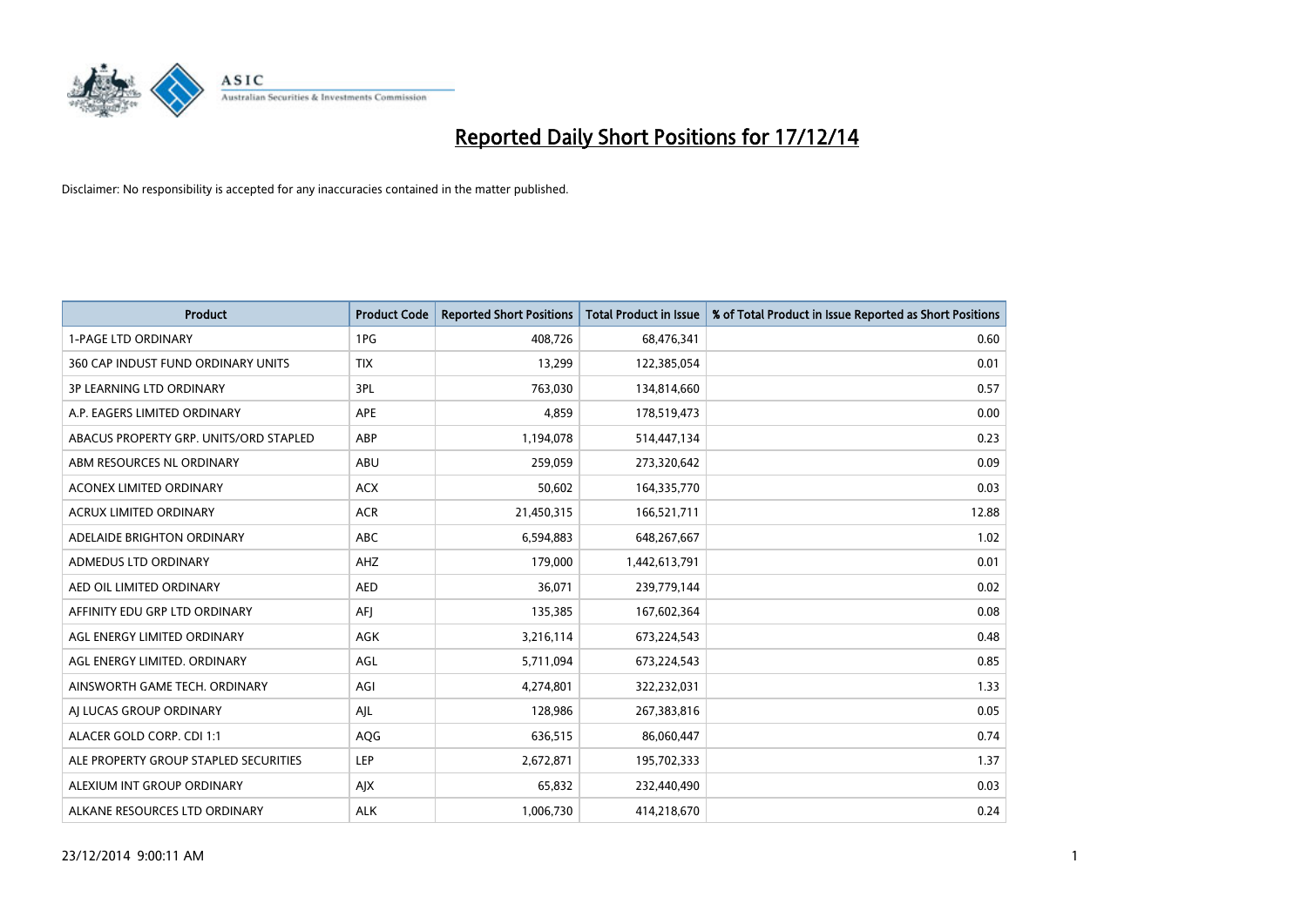

| <b>Product</b>                          | <b>Product Code</b> | <b>Reported Short Positions</b> | <b>Total Product in Issue</b> | % of Total Product in Issue Reported as Short Positions |
|-----------------------------------------|---------------------|---------------------------------|-------------------------------|---------------------------------------------------------|
| <b>ALLIANCE AVIATION ORDINARY</b>       | AQZ                 | 2,897                           | 106,429,638                   | 0.00                                                    |
| ALS LTD ORDINARY                        | <b>ALQ</b>          | 36,346,694                      | 397,795,796                   | 9.14                                                    |
| ALTIUM LIMITED ORDINARY                 | <b>ALU</b>          | 46,193                          | 129,272,762                   | 0.04                                                    |
| ALUMINA LIMITED ORDINARY                | <b>AWC</b>          | 27,112,101                      | 2,806,225,615                 | 0.97                                                    |
| AMALGAMATED HOLDINGS ORDINARY           | AHD                 | 1,342                           | 157,917,136                   | 0.00                                                    |
| AMCOM TELECOMM, ORDINARY                | AMM                 | 5,697,156                       | 266,399,148                   | 2.14                                                    |
| AMCOR LIMITED ORDINARY                  | <b>AMC</b>          | 14,694,360                      | 1,206,684,923                 | 1.22                                                    |
| AMP LIMITED ORDINARY                    | AMP                 | 11,244,698                      | 2,957,737,964                 | 0.38                                                    |
| ANSELL LIMITED ORDINARY                 | <b>ANN</b>          | 5,375,823                       | 153,139,924                   | 3.51                                                    |
| ANTARES ENERGY LTD ORDINARY             | AZZ                 | 450,959                         | 242,750,000                   | 0.19                                                    |
| ANZ BANKING GRP LTD ORDINARY            | ANZ                 | 18,705,509                      | 2,756,650,267                 | 0.68                                                    |
| APA GROUP STAPLED SECURITIES            | APA                 | 16,145,868                      | 835,750,807                   | 1.93                                                    |
| APN NEWS & MEDIA ORDINARY               | <b>APN</b>          | 2,870,625                       | 1,029,041,356                 | 0.28                                                    |
| AQUARIUS PLATINUM. ORDINARY             | <b>AOP</b>          | 2,819,026                       | 1,501,979,560                 | 0.19                                                    |
| ARAFURA RESOURCE LTD ORDINARY           | <b>ARU</b>          | 2,000                           | 441,270,644                   | 0.00                                                    |
| ARB CORPORATION ORDINARY                | ARP                 | 908,669                         | 79,156,214                    | 1.15                                                    |
| ARDENT LEISURE GROUP STAPLED SECURITIES | AAD                 | 4,487,008                       | 438,666,245                   | 1.02                                                    |
| ARENA REIT. STAPLED                     | <b>ARF</b>          | 99,804                          | 211,605,103                   | 0.05                                                    |
| ARENA REIT. STAPLED SEC. DEF SET        | ARFDC               | 27,638                          | 211,605,103                   | 0.01                                                    |
| ARISTOCRAT LEISURE ORDINARY             | ALL                 | 838,465                         | 630,022,253                   | 0.13                                                    |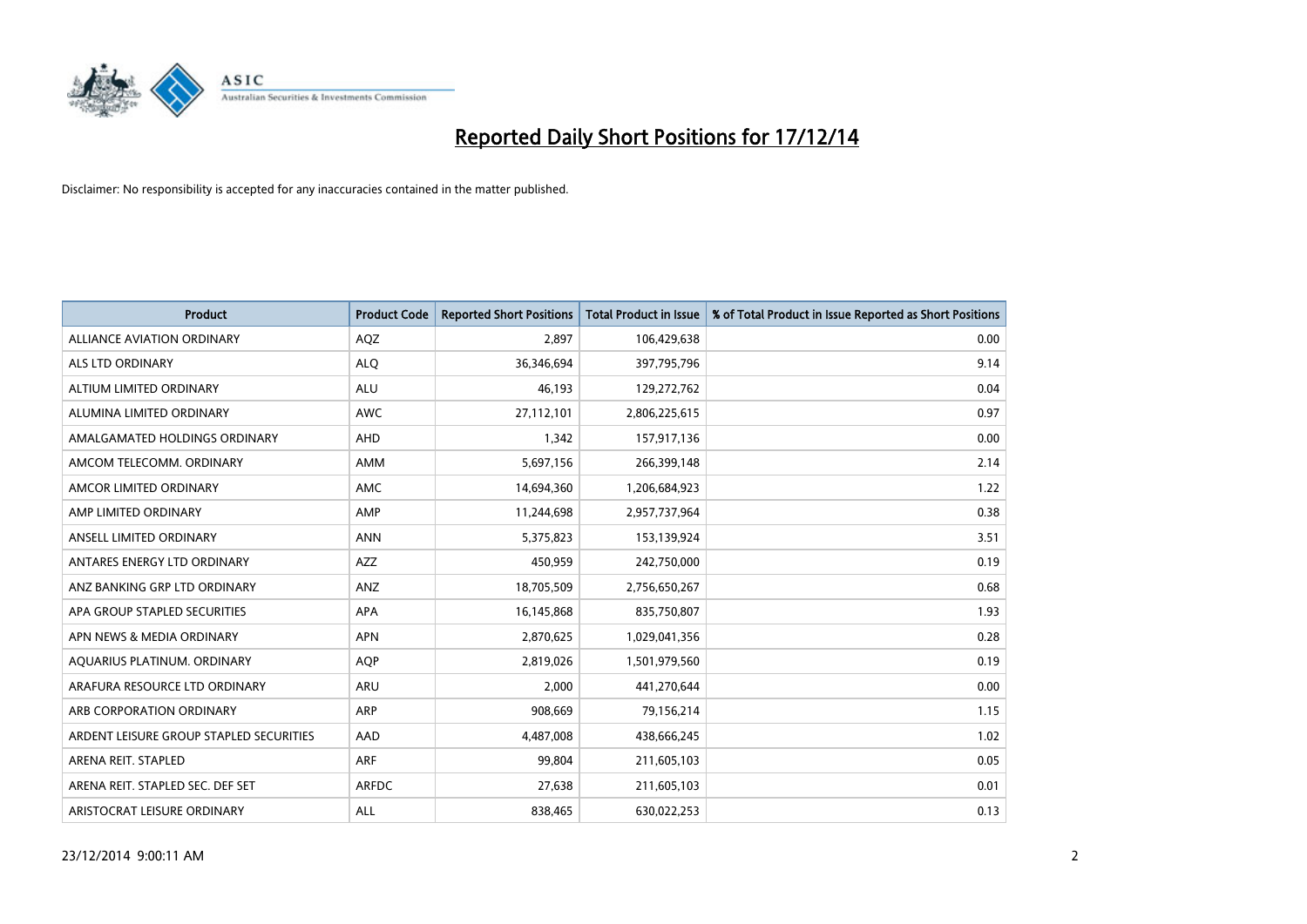

| <b>Product</b>                            | <b>Product Code</b> | <b>Reported Short Positions</b> | <b>Total Product in Issue</b> | % of Total Product in Issue Reported as Short Positions |
|-------------------------------------------|---------------------|---------------------------------|-------------------------------|---------------------------------------------------------|
| ARRIUM LTD ORDINARY                       | ARI                 | 80,293,900                      | 2,937,293,755                 | 2.73                                                    |
| ASALEO CARE LIMITED ORDINARY              | <b>AHY</b>          | 5,709,680                       | 603,469,434                   | 0.95                                                    |
| ASCIANO LIMITED ORDINARY                  | <b>AIO</b>          | 2,821,255                       | 975,385,664                   | 0.29                                                    |
| ASG GROUP LIMITED ORDINARY                | <b>ASZ</b>          | 38,333                          | 206,720,839                   | 0.02                                                    |
| ASHLEY SERVICES GRP ORDINARY              | <b>ASH</b>          | 222,411                         | 150,000,000                   | 0.15                                                    |
| ASPEN GROUP ORD/UNITS STAPLED             | <b>APZ</b>          | 110,058                         | 113,183,450                   | 0.10                                                    |
| ASPIRE MINING LTD ORDINARY                | <b>AKM</b>          | 1,000,001                       | 703,463,306                   | 0.14                                                    |
| ASTRO JAP PROP GROUP STAPLED US PROHIBIT. | AJA                 | 109,889                         | 67,183,619                    | 0.16                                                    |
| ASX LIMITED ORDINARY                      | ASX                 | 6,282,679                       | 193,595,162                   | 3.25                                                    |
| ATLAS IRON LIMITED ORDINARY               | <b>AGO</b>          | 104,249,905                     | 919,475,619                   | 11.34                                                   |
| ATRUM COAL NL ORDINARY                    | ATU                 | 67,277                          | 170,142,959                   | 0.04                                                    |
| AUCKLAND INTERNATION ORDINARY             | <b>AIA</b>          | 106,986                         | 1,190,484,097                 | 0.01                                                    |
| AURIZON HOLDINGS LTD ORDINARY             | AZJ                 | 3,128,235                       | 2,137,284,503                 | 0.15                                                    |
| AUSDRILL LIMITED ORDINARY                 | ASL                 | 22,568,468                      | 312,277,224                   | 7.23                                                    |
| AUSENCO LIMITED ORDINARY                  | AAX                 | 988,613                         | 168,449,799                   | 0.59                                                    |
| AUSNET SERVICES STAPLED SECURITIES        | <b>AST</b>          | 37,781,848                      | 3,425,244,162                 | 1.10                                                    |
| AUST INDUSTRIAL REIT UNIT                 | ANI                 | 115,266                         | 96,288,031                    | 0.12                                                    |
| <b>AUSTAL LIMITED ORDINARY</b>            | ASB                 | 549,777                         | 346,772,567                   | 0.16                                                    |
| AUSTBROKERS HOLDINGS ORDINARY             | <b>AUB</b>          | 79,913                          | 61,712,763                    | 0.13                                                    |
| AUSTEX OIL LIMITED ORDINARY               | <b>AOK</b>          | 62,000                          | 558,571,402                   | 0.01                                                    |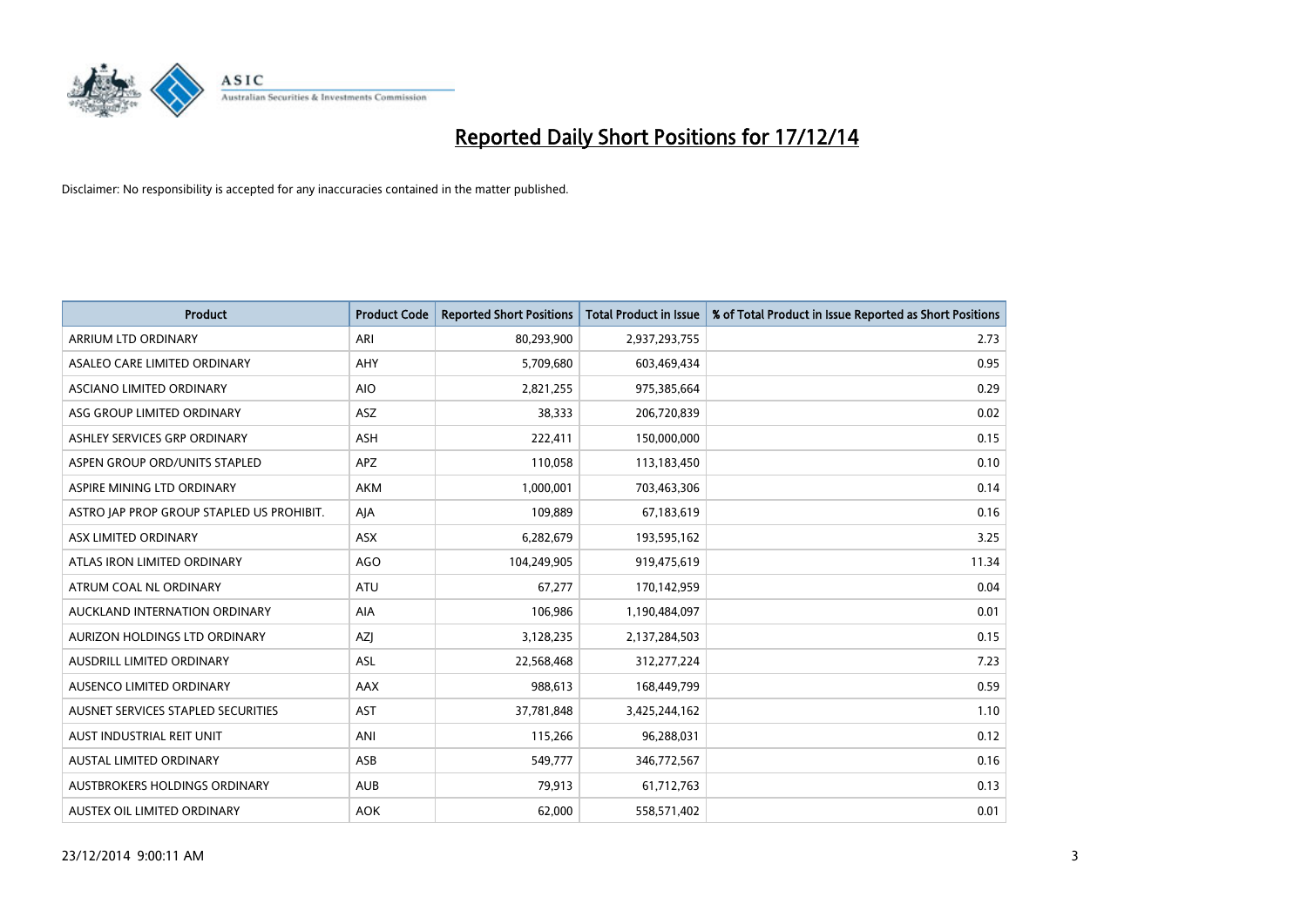

| <b>Product</b>                     | <b>Product Code</b> | <b>Reported Short Positions</b> | <b>Total Product in Issue</b> | % of Total Product in Issue Reported as Short Positions |
|------------------------------------|---------------------|---------------------------------|-------------------------------|---------------------------------------------------------|
| AUSTIN ENGINEERING ORDINARY        | ANG                 | 497,865                         | 84,274,004                    | 0.59                                                    |
| <b>AUSTIN EXPLORATION ORDINARY</b> | <b>AKK</b>          | 387,770                         | 327,862,790                   | 0.12                                                    |
| AUSTRALIAN AGRICULT, ORDINARY      | AAC                 | 6,304,167                       | 532,474,721                   | 1.18                                                    |
| AUSTRALIAN PHARM. ORDINARY         | API                 | 9,453,094                       | 488,115,883                   | 1.94                                                    |
| AUTOMOTIVE HOLDINGS ORDINARY       | AHE                 | 3,487,934                       | 306,437,941                   | 1.14                                                    |
| AVANCO RESOURCES LTD ORDINARY      | AVB                 | 3,263,736                       | 1,661,675,855                 | 0.20                                                    |
| AVEO GROUP STAPLED SECURITIES      | AOG                 | 3,929,319                       | 499,536,460                   | 0.79                                                    |
| AWE LIMITED ORDINARY               | <b>AWE</b>          | 12,627,435                      | 525,861,050                   | 2.40                                                    |
| <b>AZONTO PET LTD ORDINARY</b>     | APY                 | $\mathbf{1}$                    | 1,159,375,100                 | 0.00                                                    |
| AZUMAH RESOURCES ORDINARY          | <b>AZM</b>          | $\mathbf{1}$                    | 389,316,919                   | 0.00                                                    |
| <b>BANDANNA ENERGY ORDINARY</b>    | <b>BND</b>          | 17,540,654                      | 528,481,199                   | 3.32                                                    |
| BANK OF QUEENSLAND. ORDINARY       | <b>BOQ</b>          | 2,225,689                       | 366,982,047                   | 0.61                                                    |
| <b>BASE RES LIMITED ORDINARY</b>   | <b>BSE</b>          | 5,501,878                       | 563,902,771                   | 0.98                                                    |
| <b>BATHURST RES LTD. ORDINARY</b>  | <b>BRL</b>          | 207,998                         | 947,828,434                   | 0.02                                                    |
| <b>BC IRON LIMITED ORDINARY</b>    | <b>BCI</b>          | 15,133,548                      | 196,196,992                   | 7.71                                                    |
| BEACH ENERGY LIMITED ORDINARY      | <b>BPT</b>          | 17,820,836                      | 1,297,496,886                 | 1.37                                                    |
| BEADELL RESOURCE LTD ORDINARY      | <b>BDR</b>          | 53,414,088                      | 798,657,280                   | 6.69                                                    |
| BEGA CHEESE LTD ORDINARY           | <b>BGA</b>          | 2,832,753                       | 152,602,945                   | 1.86                                                    |
| BENDIGO AND ADELAIDE ORDINARY      | <b>BEN</b>          | 16,585,095                      | 450,927,758                   | 3.68                                                    |
| BERKELEY RESOURCES ORDINARY        | <b>BKY</b>          | 15,472                          | 180,361,323                   | 0.01                                                    |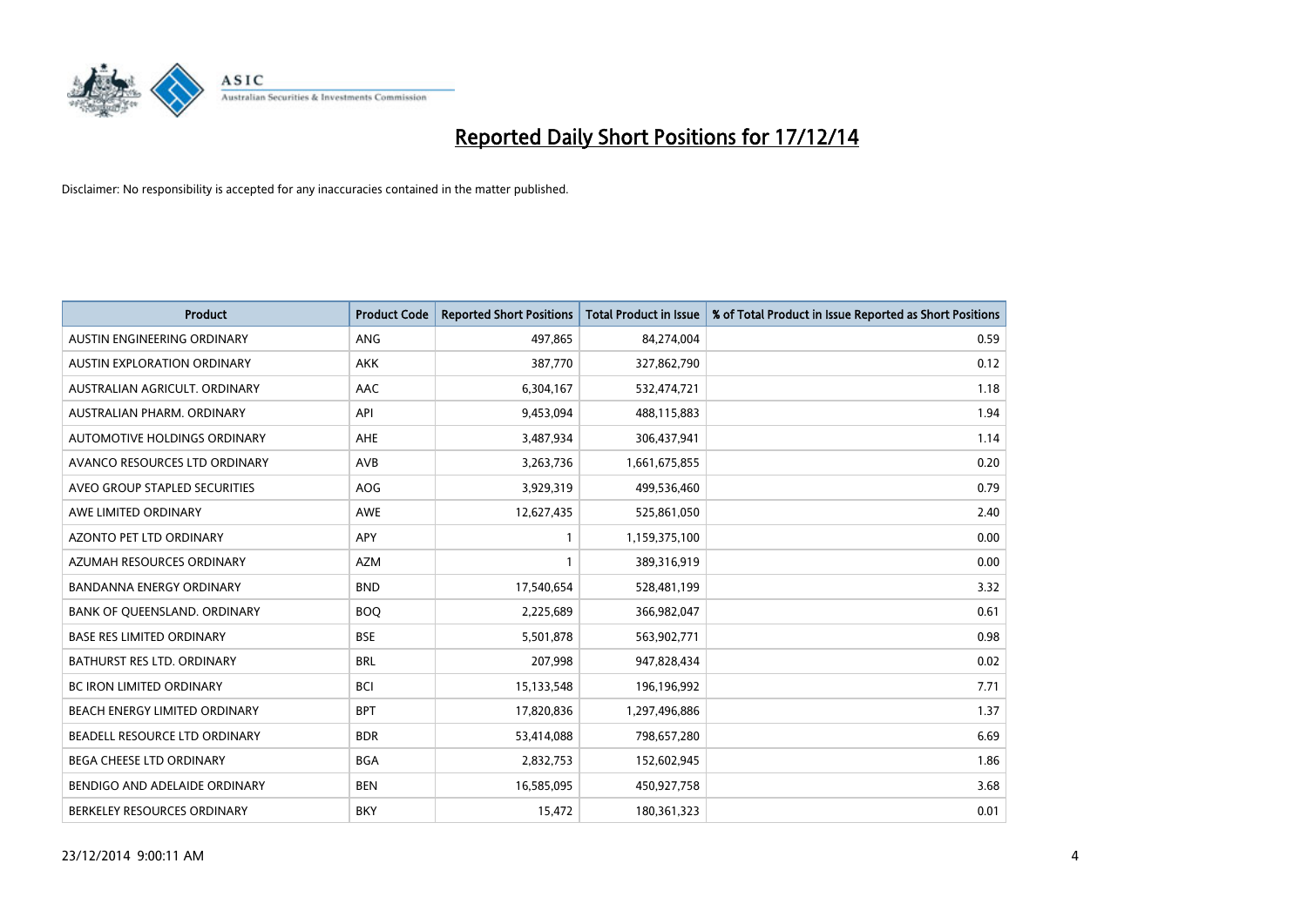

| <b>Product</b>                       | <b>Product Code</b> | <b>Reported Short Positions</b> | <b>Total Product in Issue</b> | % of Total Product in Issue Reported as Short Positions |
|--------------------------------------|---------------------|---------------------------------|-------------------------------|---------------------------------------------------------|
| BETASHARESCASHETF ETF UNITS          | AAA                 | 700                             | 12,958,172                    | 0.01                                                    |
| BHP BILLITON LIMITED ORDINARY        | <b>BHP</b>          | 10,310,615                      | 3,211,691,105                 | 0.32                                                    |
| <b>BIGAIR GROUP LIMITED ORDINARY</b> | <b>BGL</b>          | 62,411                          | 172,872,340                   | 0.04                                                    |
| <b>BILLABONG ORDINARY</b>            | <b>BBG</b>          | 9,521,290                       | 990,370,034                   | 0.96                                                    |
| <b>BLACKHAM RESOURCES ORDINARY</b>   | <b>BLK</b>          | 990,139                         | 143,614,941                   | 0.69                                                    |
| <b>BLACKMORES LIMITED ORDINARY</b>   | <b>BKL</b>          | 11,353                          | 17,224,199                    | 0.07                                                    |
| BLUESCOPE STEEL LTD ORDINARY         | <b>BSL</b>          | 10,116,048                      | 559,227,871                   | 1.81                                                    |
| <b>BOART LONGYEAR ORDINARY</b>       | <b>BLY</b>          | 21,786,091                      | 502,488,790                   | 4.34                                                    |
| <b>BORA BORA RESOURCES ORDINARY</b>  | <b>BBR</b>          | 52,614                          | 34,970,000                    | 0.15                                                    |
| <b>BORAL LIMITED, ORDINARY</b>       | <b>BLD</b>          | 14,576,316                      | 782,736,249                   | 1.86                                                    |
| <b>BRADKEN LIMITED ORDINARY</b>      | <b>BKN</b>          | 3,401,660                       | 171,027,249                   | 1.99                                                    |
| <b>BRAMBLES LIMITED ORDINARY</b>     | <b>BXB</b>          | 7,169,917                       | 1,566,109,603                 | 0.46                                                    |
| BREVILLE GROUP LTD ORDINARY          | <b>BRG</b>          | 4,256,003                       | 130,095,322                   | 3.27                                                    |
| <b>BRICKWORKS LIMITED ORDINARY</b>   | <b>BKW</b>          | 35,669                          | 148,403,478                   | 0.02                                                    |
| <b>BURSON GROUP LTD ORDINARY</b>     | <b>BAP</b>          | 1,944,499                       | 163,585,666                   | 1.19                                                    |
| <b>BURU ENERGY ORDINARY</b>          | <b>BRU</b>          | 16,176,880                      | 339,997,078                   | 4.76                                                    |
| <b>BWP TRUST ORDINARY UNITS</b>      | <b>BWP</b>          | 13,595,578                      | 639,724,826                   | 2.13                                                    |
| <b>CABCHARGE AUSTRALIA ORDINARY</b>  | CAB                 | 9,578,141                       | 120,430,683                   | 7.95                                                    |
| <b>CADENCE CAPITAL ORDINARY</b>      | <b>CDM</b>          | 164,856                         | 199,910,008                   | 0.08                                                    |
| CALTEX AUSTRALIA ORDINARY            | <b>CTX</b>          | 1,357,589                       | 270,000,000                   | 0.50                                                    |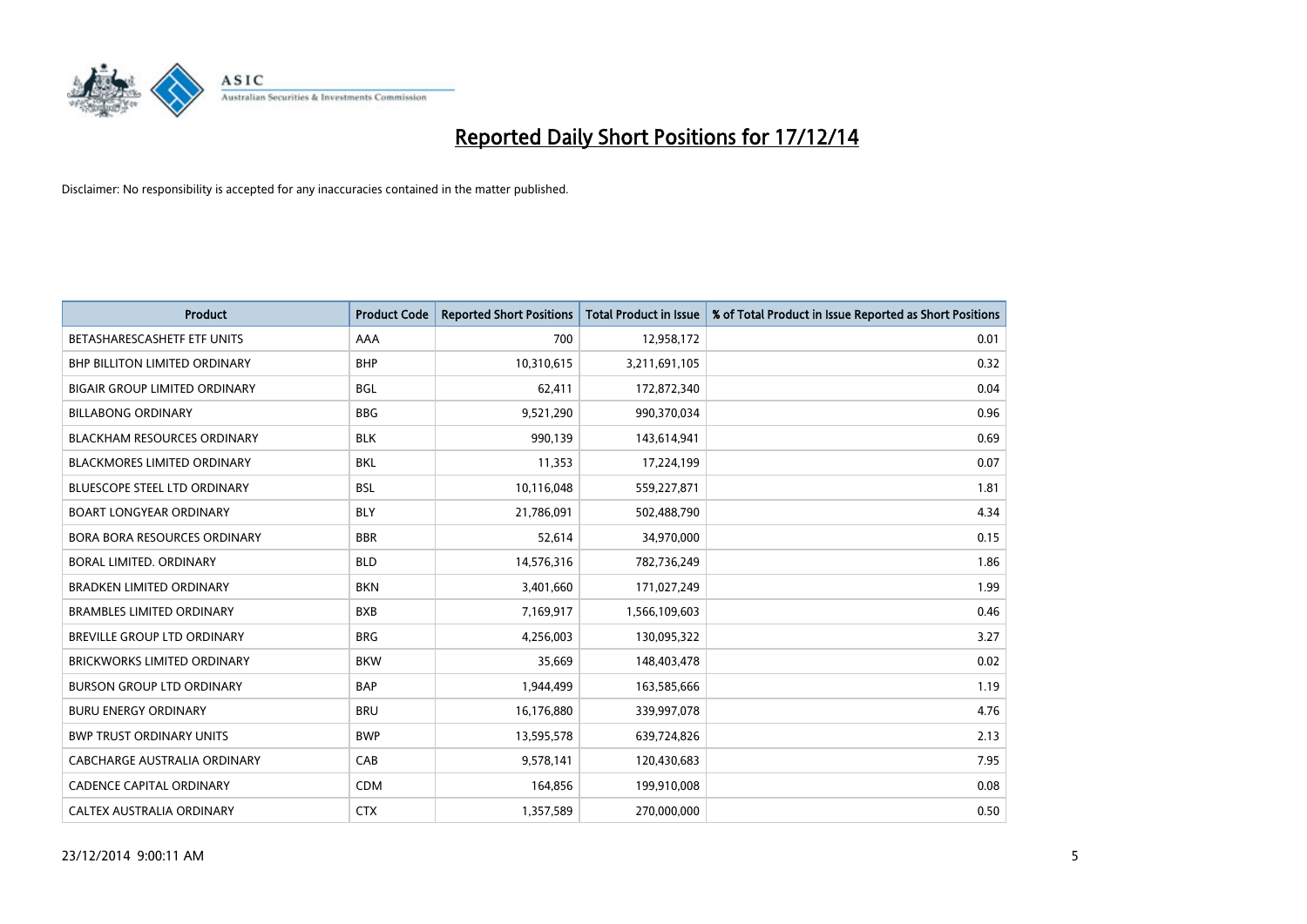

| <b>Product</b>                          | <b>Product Code</b> | <b>Reported Short Positions</b> | <b>Total Product in Issue</b> | % of Total Product in Issue Reported as Short Positions |
|-----------------------------------------|---------------------|---------------------------------|-------------------------------|---------------------------------------------------------|
| CAPE LAMBERT RES LTD ORDINARY           | <b>CFE</b>          | 280,137                         | 626,686,586                   | 0.04                                                    |
| CAPITOL HEALTH ORDINARY                 | CAI                 | 857,846                         | 431,517,271                   | 0.20                                                    |
| <b>CARDNO LIMITED ORDINARY</b>          | CDD                 | 14,530,074                      | 164,362,901                   | 8.84                                                    |
| <b>CARINDALE PROPERTY UNIT</b>          | <b>CDP</b>          | 322                             | 70,000,000                    | 0.00                                                    |
| CARNARVON PETROLEUM ORDINARY            | <b>CVN</b>          | 1,809,300                       | 988,295,069                   | 0.18                                                    |
| CARSALES.COM LTD ORDINARY               | <b>CRZ</b>          | 14,726,131                      | 238,980,574                   | 6.16                                                    |
| <b>CASH CONVERTERS ORDINARY</b>         | CCV                 | 6,443,283                       | 478,876,525                   | 1.35                                                    |
| CEDAR WOODS PROP. ORDINARY              | <b>CWP</b>          | 229,757                         | 78,336,371                    | 0.29                                                    |
| CENTRAL PETROLEUM ORDINARY              | <b>CTP</b>          | 226,475                         | 368,718,957                   | 0.06                                                    |
| CENTURIA METRO REIT STAPLED             | <b>CMA</b>          | 603,032                         | 71,500,158                    | 0.84                                                    |
| CFS RETAIL TRUST GRP STAPLED SECURITIES | <b>CFX</b>          | 5,336,440                       | 3,050,355,727                 | 0.17                                                    |
| <b>CHALLENGER LIMITED ORDINARY</b>      | <b>CGF</b>          | 459,393                         | 569,725,821                   | 0.08                                                    |
| CHANDLER MACLEOD LTD ORDINARY           | <b>CMG</b>          | 662,195                         | 547,985,086                   | 0.12                                                    |
| CHARTER HALL GROUP STAPLED US PROHIBIT. | <b>CHC</b>          | 1,100,797                       | 355,051,540                   | 0.31                                                    |
| <b>CHARTER HALL RETAIL UNITS</b>        | CQR                 | 14,363,508                      | 372,893,153                   | 3.85                                                    |
| <b>CHORUS LIMITED ORDINARY</b>          | <b>CNU</b>          | 78,364                          | 396,369,767                   | 0.02                                                    |
| CLEARVIEW WEALTH LTD ORDINARY           | <b>CVW</b>          | 10,001                          | 581,111,182                   | 0.00                                                    |
| CLINUVEL PHARMACEUT. ORDINARY           | <b>CUV</b>          | 43,445                          | 42,466,435                    | 0.10                                                    |
| COAL OF AFRICA LTD ORDINARY             | <b>CZA</b>          | 426                             | 1,299,368,613                 | 0.00                                                    |
| <b>COALSPUR MINES LTD ORDINARY</b>      | <b>CPL</b>          | 512,377                         | 641,544,455                   | 0.08                                                    |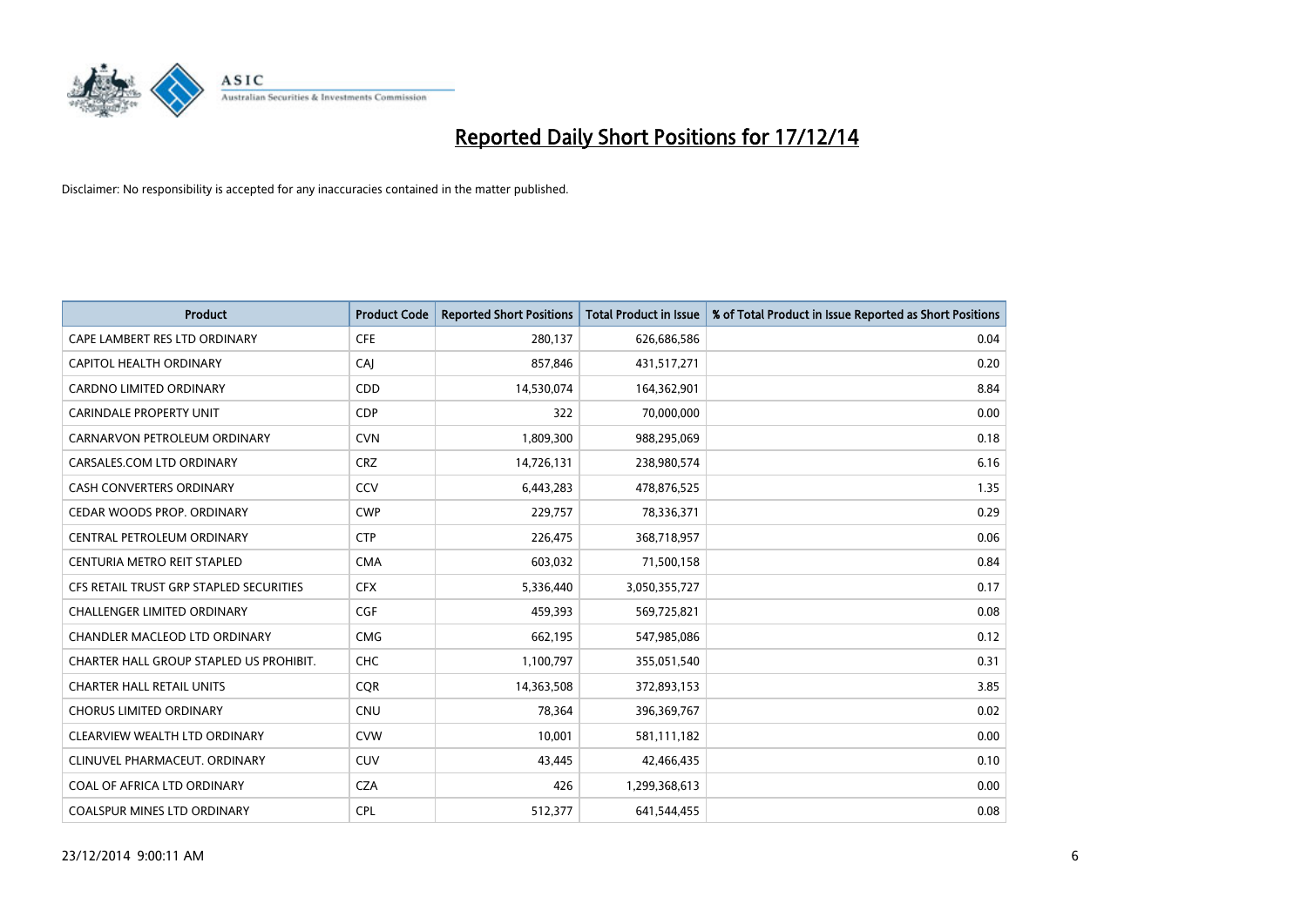

| <b>Product</b>                              | <b>Product Code</b> | <b>Reported Short Positions</b> | <b>Total Product in Issue</b> | % of Total Product in Issue Reported as Short Positions |
|---------------------------------------------|---------------------|---------------------------------|-------------------------------|---------------------------------------------------------|
| COCA-COLA AMATIL ORDINARY                   | <b>CCL</b>          | 28,309,057                      | 763,590,249                   | 3.71                                                    |
| COCHLEAR LIMITED ORDINARY                   | <b>COH</b>          | 5,760,742                       | 57,081,775                    | 10.09                                                   |
| COCKATOO COAL ORDINARY                      | <b>COK</b>          | 167,987                         | 4,560,196,928                 | 0.00                                                    |
| <b>CODAN LIMITED ORDINARY</b>               | <b>CDA</b>          | 154,471                         | 176,969,924                   | 0.09                                                    |
| COFFEY INTERNATIONAL ORDINARY               | <b>COF</b>          | 6,077                           | 255,833,165                   | 0.00                                                    |
| <b>COKAL LTD ORDINARY</b>                   | <b>CKA</b>          | 6,820                           | 471,487,926                   | 0.00                                                    |
| <b>COLLECTION HOUSE ORDINARY</b>            | <b>CLH</b>          | 3,753,412                       | 130,443,227                   | 2.88                                                    |
| COMMONWEALTH BANK, ORDINARY                 | <b>CBA</b>          | 21,486,082                      | 1,621,319,194                 | 1.33                                                    |
| <b>COMPASS RESOURCES ORDINARY</b>           | <b>CMR</b>          | 7,472                           | 1,403,744,100                 | 0.00                                                    |
| <b>COMPUTERSHARE LTD ORDINARY</b>           | <b>CPU</b>          | 6,184,269                       | 556,203,079                   | 1.11                                                    |
| COOPER ENERGY LTD ORDINARY                  | <b>COE</b>          | 98,886                          | 329,235,509                   | 0.03                                                    |
| <b>CORP TRAVEL LIMITED ORDINARY</b>         | <b>CTD</b>          | 324,450                         | 90,517,621                    | 0.36                                                    |
| <b>CORP TRAVEL LIMITED RIGHTS 15-DEC-14</b> | <b>CTDRA</b>        | 945                             | 5,172,435                     | 0.02                                                    |
| <b>COVER-MORE GRP LTD ORDINARY</b>          | <b>CVO</b>          | 5,321,141                       | 317,750,000                   | 1.67                                                    |
| <b>CREDIT CORP GROUP ORDINARY</b>           | <b>CCP</b>          | 478,135                         | 46,296,407                    | 1.03                                                    |
| <b>CROMWELL PROP STAPLED SECURITIES</b>     | <b>CMW</b>          | 10,048,606                      | 1,735,299,783                 | 0.58                                                    |
| <b>CROWE HORWATH AUS ORDINARY</b>           | <b>CRH</b>          | 5,135,790                       | 273,005,429                   | 1.88                                                    |
| CROWN RESORTS LTD ORDINARY                  | <b>CWN</b>          | 12,066,587                      | 728,394,185                   | 1.66                                                    |
| <b>CSG LIMITED ORDINARY</b>                 | CSV                 | 447,214                         | 284,148,839                   | 0.16                                                    |
| <b>CSL LIMITED ORDINARY</b>                 | <b>CSL</b>          | 1,970,920                       | 474,756,160                   | 0.42                                                    |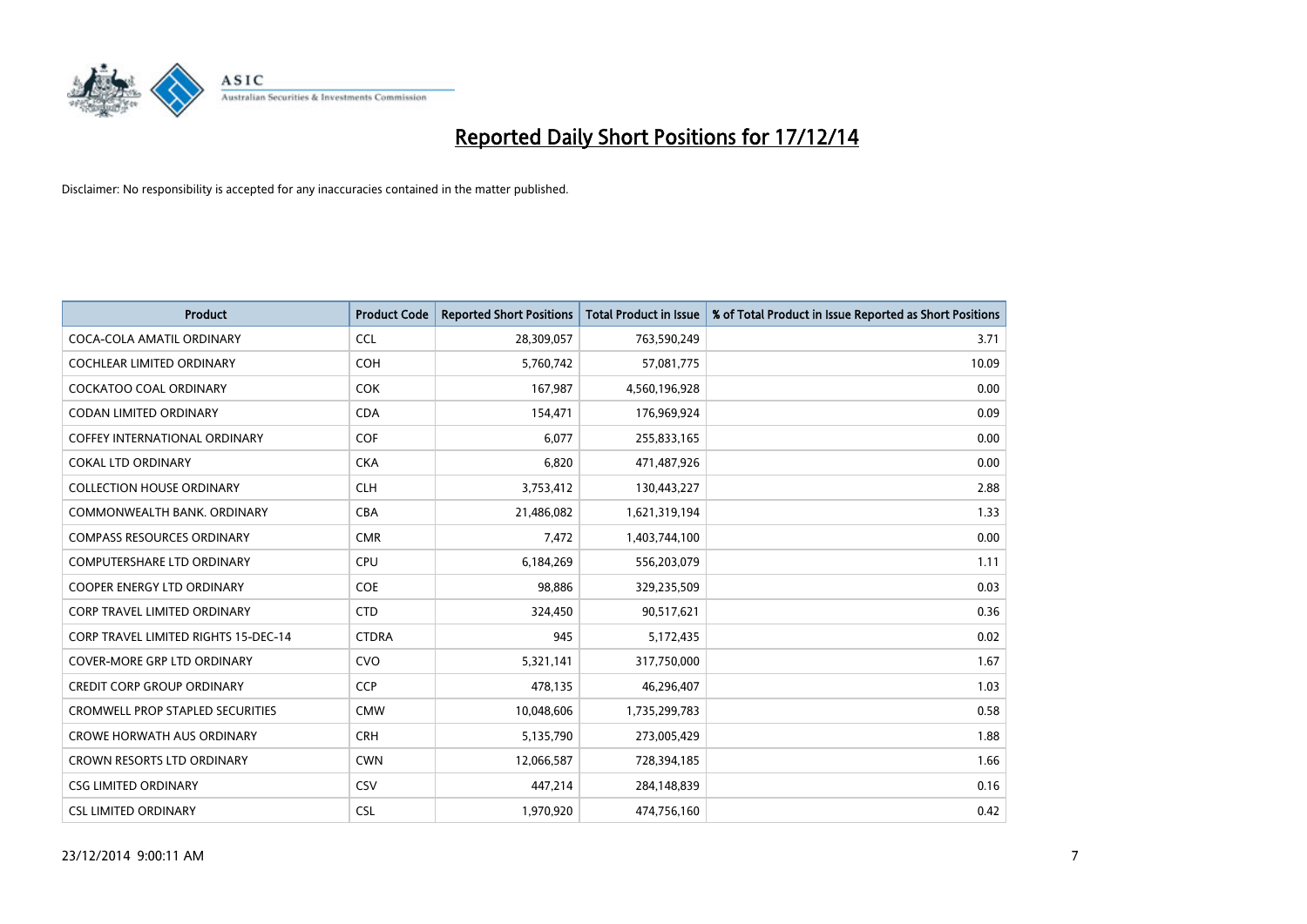

| <b>Product</b>                     | <b>Product Code</b> | <b>Reported Short Positions</b> | <b>Total Product in Issue</b> | % of Total Product in Issue Reported as Short Positions |
|------------------------------------|---------------------|---------------------------------|-------------------------------|---------------------------------------------------------|
| <b>CSR LIMITED ORDINARY</b>        | <b>CSR</b>          | 12,313,775                      | 506,000,315                   | 2.43                                                    |
| <b>CUDECO LIMITED ORDINARY</b>     | <b>CDU</b>          | 10,657,880                      | 235,425,143                   | 4.53                                                    |
| DATA#3 LIMITED ORDINARY            | <b>DTL</b>          | 30,759                          | 153,974,950                   | 0.02                                                    |
| DECMIL GROUP LIMITED ORDINARY      | <b>DCG</b>          | 1,005,504                       | 168,657,794                   | 0.60                                                    |
| DEEP YELLOW LIMITED ORDINARY       | <b>DYL</b>          | 1,002                           | 1,899,361,295                 | 0.00                                                    |
| DEVINE LIMITED ORDINARY            | <b>DVN</b>          | 2,000                           | 158,730,556                   | 0.00                                                    |
| DEXUS PROPERTY GROUP STAPLED UNITS | <b>DXS</b>          | 2,003,487                       | 905,531,797                   | 0.22                                                    |
| DICK SMITH HLDGS ORDINARY          | <b>DSH</b>          | 16,750,267                      | 236,511,364                   | 7.08                                                    |
| DISCOVERY METALS LTD ORDINARY      | <b>DML</b>          | 575,184                         | 644,039,581                   | 0.09                                                    |
| DOMINO PIZZA ENTERPR ORDINARY      | <b>DMP</b>          | 1,454,065                       | 86,160,773                    | 1.69                                                    |
| DONACO INTERNATIONAL ORDINARY      | <b>DNA</b>          | 7,443,433                       | 461,434,022                   | 1.61                                                    |
| DORAY MINERALS LTD ORDINARY        | <b>DRM</b>          | 48,744                          | 165,834,256                   | 0.03                                                    |
| DOWNER EDI LIMITED ORDINARY        | <b>DOW</b>          | 25,711,834                      | 435,399,975                   | 5.91                                                    |
| DRAGON MINING LTD ORDINARY         | <b>DRA</b>          | 2,213                           | 88,840,613                    | 0.00                                                    |
| DRILLSEARCH ENERGY ORDINARY        | <b>DLS</b>          | 12,552,545                      | 461,101,450                   | 2.72                                                    |
| DUET GROUP STAPLED US PROHIBIT.    | <b>DUE</b>          | 23,903,832                      | 1,440,795,515                 | 1.66                                                    |
| DULUXGROUP LIMITED ORDINARY        | <b>DLX</b>          | 3,003,946                       | 383,503,942                   | 0.78                                                    |
| <b>DWS LTD ORDINARY</b>            | <b>DWS</b>          | 3,000                           | 132,362,763                   | 0.00                                                    |
| ECHO ENTERTAINMENT ORDINARY        | <b>EGP</b>          | 7,818,078                       | 825,672,730                   | 0.95                                                    |
| ELDERS LIMITED ORDINARY            | <b>ELD</b>          | 13,436,549                      | 837,232,507                   | 1.60                                                    |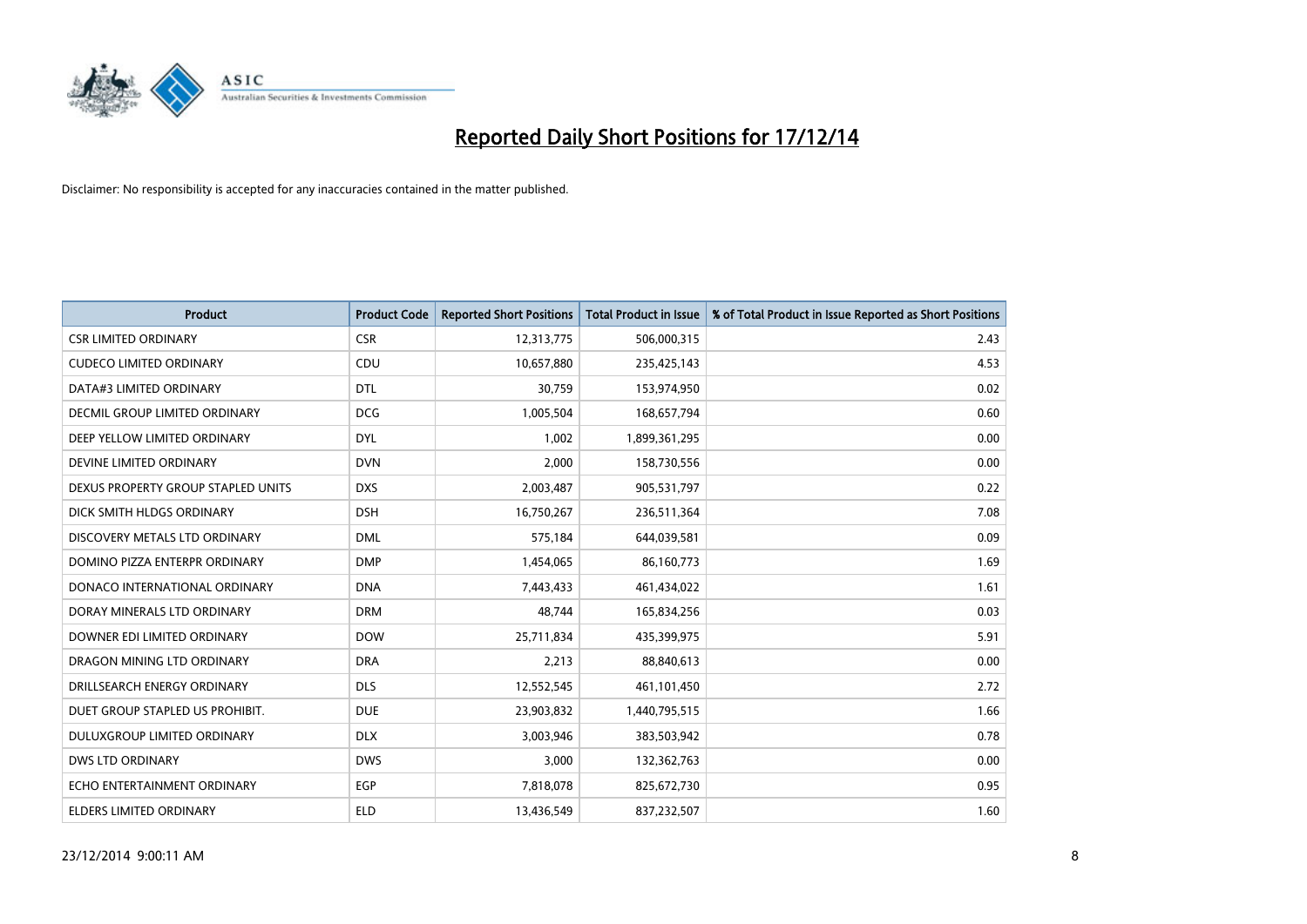

| <b>Product</b>                         | <b>Product Code</b> | <b>Reported Short Positions</b> | <b>Total Product in Issue</b> | % of Total Product in Issue Reported as Short Positions |
|----------------------------------------|---------------------|---------------------------------|-------------------------------|---------------------------------------------------------|
| ELEMENTAL MINERALS ORDINARY            | <b>ELM</b>          | 94,536                          | 381,850,877                   | 0.02                                                    |
| <b>EMECO HOLDINGS ORDINARY</b>         | EHL                 | 10,911,257                      | 599,675,707                   | 1.82                                                    |
| <b>ENDEAVOUR MIN CORP CDI 1:1</b>      | <b>EVR</b>          | 12,744                          | 49,121,346                    | 0.03                                                    |
| ENERGY RESOURCES ORDINARY 'A'          | <b>ERA</b>          | 12,188,879                      | 517,725,062                   | 2.35                                                    |
| <b>ENERGY WORLD CORPOR, ORDINARY</b>   | <b>EWC</b>          | 46,552,601                      | 1,734,166,672                 | 2.68                                                    |
| EQUATORIAL RES LTD ORDINARY            | EQX                 | 33                              | 124,445,353                   | 0.00                                                    |
| EQUITY TRUSTEES ORDINARY               | EQT                 | 47,291                          | 19,269,445                    | 0.25                                                    |
| ERM POWER LIMITED ORDINARY             | EPW                 | 1,512,455                       | 241,477,698                   | 0.63                                                    |
| ESTIA HEALTH LTD ORDINARY              | <b>EHE</b>          | 118,172                         | 180,885,580                   | 0.07                                                    |
| EVOLUTION MINING LTD ORDINARY          | <b>EVN</b>          | 49,178,314                      | 714,921,647                   | 6.88                                                    |
| FAIRFAX MEDIA LTD ORDINARY             | <b>FXI</b>          | 53,745,389                      | 2,351,955,725                 | 2.29                                                    |
| <b>FANTASTIC HOLDINGS ORDINARY</b>     | <b>FAN</b>          | 14,644                          | 103,257,398                   | 0.01                                                    |
| FAR LTD ORDINARY                       | <b>FAR</b>          | 16,883,782                      | 3,126,808,427                 | 0.54                                                    |
| FEDERATION CNTRES ORD/UNIT STAPLED SEC | <b>FDC</b>          | 1,489,951                       | 1,427,641,565                 | 0.10                                                    |
| FINBAR GROUP LIMITED ORDINARY          | <b>FRI</b>          | 7,447                           | 228,720,815                   | 0.00                                                    |
| FISHER & PAYKEL H. ORDINARY            | <b>FPH</b>          | 638,259                         | 556,709,090                   | 0.11                                                    |
| FLEETWOOD CORP ORDINARY                | <b>FWD</b>          | 1,575,205                       | 60,679,412                    | 2.60                                                    |
| FLETCHER BUILDING ORDINARY             | <b>FBU</b>          | 2,514,893                       | 687,854,788                   | 0.37                                                    |
| FLEXIGROUP LIMITED ORDINARY            | <b>FXL</b>          | 8,554,448                       | 304,096,060                   | 2.81                                                    |
| FLIGHT CENTRE TRAVEL ORDINARY          | <b>FLT</b>          | 7,026,734                       | 100,718,401                   | 6.98                                                    |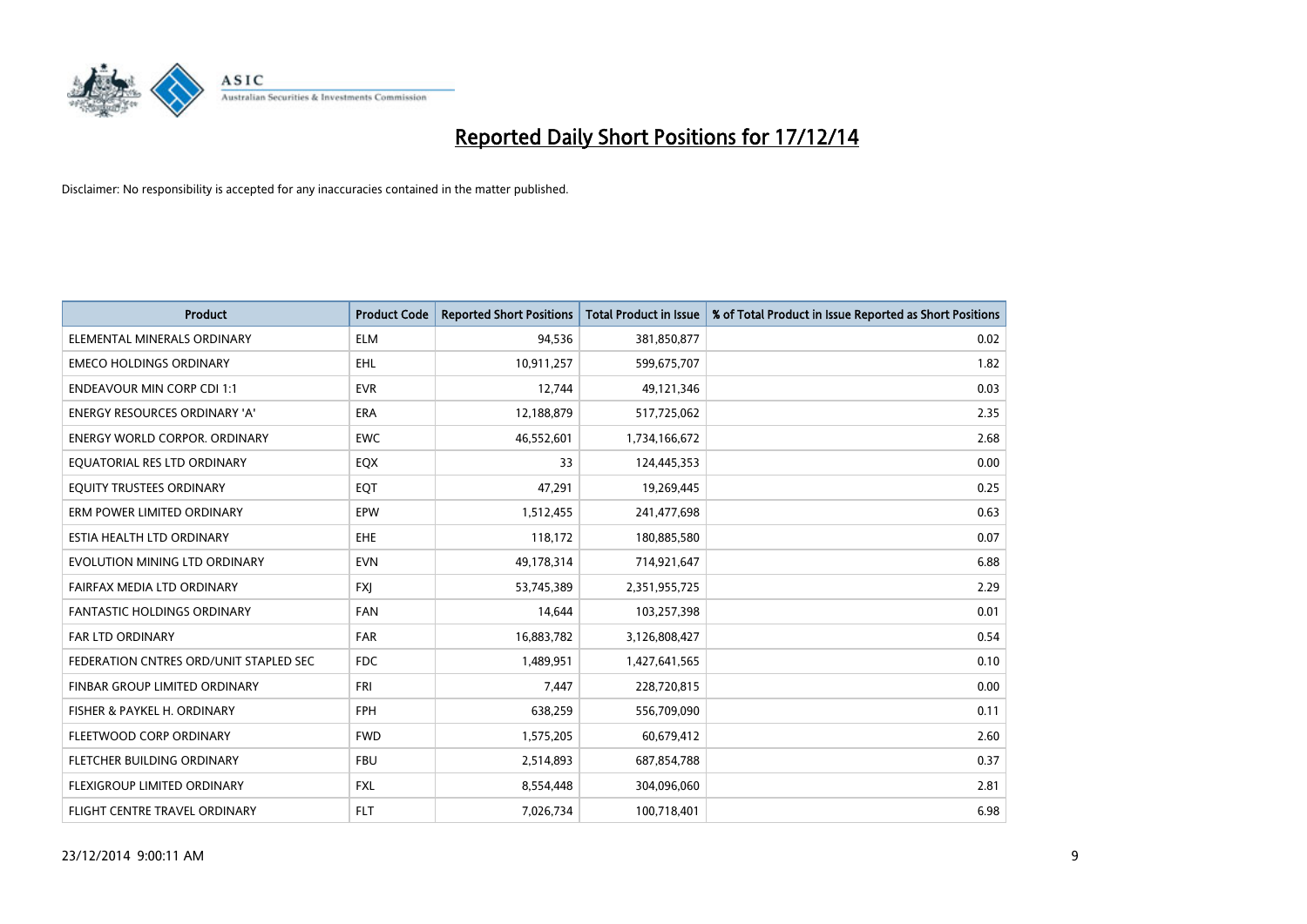

| <b>Product</b>                             | <b>Product Code</b> | <b>Reported Short Positions</b> | Total Product in Issue | % of Total Product in Issue Reported as Short Positions |
|--------------------------------------------|---------------------|---------------------------------|------------------------|---------------------------------------------------------|
| FLINDERS MINES LTD ORDINARY                | <b>FMS</b>          | 65,000                          | 2,714,328,936          | 0.00                                                    |
| FOCUS MINERALS LTD ORDINARY                | <b>FML</b>          | 13,285,424                      | 9,137,375,877          | 0.15                                                    |
| FOLKESTONE EDU TRUST UNITS                 | FET.                | 1,234,546                       | 205,992,922            | 0.60                                                    |
| FONTERRA SHARE FUND ORDINARY UNITS         | <b>FSF</b>          | 109,403                         | 121,486,490            | 0.09                                                    |
| FORTESCUE METALS GRP ORDINARY              | <b>FMG</b>          | 302,194,090                     | 3,113,798,151          | 9.70                                                    |
| FREEDOM FOOD LTD ORDINARY                  | <b>FNP</b>          | 56,617                          | 152,689,663            | 0.04                                                    |
| <b>FUNTASTIC LIMITED ORDINARY</b>          | <b>FUN</b>          | 370,000                         | 669,869,723            | 0.06                                                    |
| <b>G.U.D. HOLDINGS ORDINARY</b>            | GUD                 | 3,002,404                       | 70,939,492             | 4.23                                                    |
| <b>G8 EDUCATION LIMITED ORDINARY</b>       | <b>GEM</b>          | 11,830,805                      | 353,691,630            | 3.34                                                    |
| <b>GALAXY RESOURCES ORDINARY</b>           | <b>GXY</b>          | 1,439,443                       | 1,064,533,669          | 0.14                                                    |
| <b>GBST HOLDINGS ORDINARY</b>              | GBT                 | 10,746                          | 66,561,725             | 0.02                                                    |
| <b>GDI PROPERTY GRP STAPLED SECURITIES</b> | GDI                 | 440,577                         | 567,575,025            | 0.08                                                    |
| <b>GENESIS ENERGY LTD ORDINARY</b>         | <b>GNE</b>          | 1,000                           | 1,000,000,000          | 0.00                                                    |
| <b>GENETIC TECHNOLOGIES ORDINARY</b>       | GTG                 | 3,082,980                       | 812,790,318            | 0.38                                                    |
| <b>GENTRACK GROUP LTD ORDINARY</b>         | GTK                 | 3,000                           | 72,699,510             | 0.00                                                    |
| <b>GENWORTH MORTGAGE ORDINARY</b>          | <b>GMA</b>          | 12,420,249                      | 650,000,000            | 1.91                                                    |
| <b>GEODYNAMICS LIMITED ORDINARY</b>        | GDY                 | 819                             | 435,880,130            | 0.00                                                    |
| <b>GINDALBIE METALS LTD ORDINARY</b>       | <b>GBG</b>          | 34,546,872                      | 1,495,306,811          | 2.31                                                    |
| <b>GODFREYS GRP LTD ORDINARY</b>           | GFY                 | 419,535                         | 40,298,056             | 1.04                                                    |
| <b>GOLD ROAD RES LTD ORDINARY</b>          | <b>GOR</b>          | 2,254,181                       | 594,881,822            | 0.38                                                    |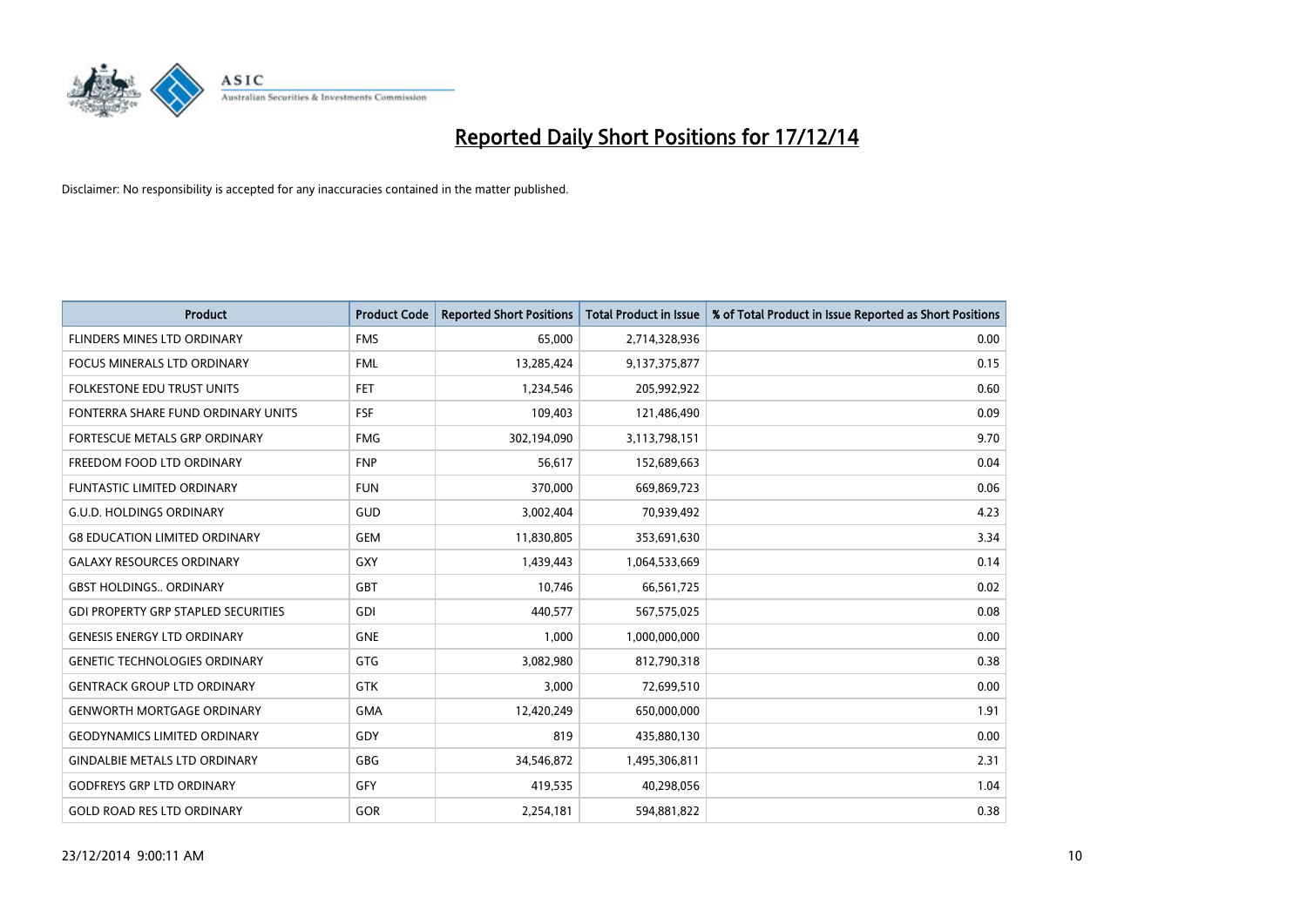

| <b>Product</b>                                   | <b>Product Code</b> | <b>Reported Short Positions</b> | <b>Total Product in Issue</b> | % of Total Product in Issue Reported as Short Positions |
|--------------------------------------------------|---------------------|---------------------------------|-------------------------------|---------------------------------------------------------|
| <b>GOODMAN FIELDER, ORDINARY</b>                 | <b>GFF</b>          | 4,894,202                       | 1,955,559,207                 | 0.25                                                    |
| <b>GOODMAN GROUP STAPLED</b>                     | <b>GMG</b>          | 16,888,504                      | 1,745,460,061                 | 0.97                                                    |
| <b>GPT GROUP STAPLED SEC.</b>                    | <b>GPT</b>          | 5,523,302                       | 1,685,460,955                 | 0.33                                                    |
| <b>GRAINCORP LIMITED A CLASS ORDINARY</b>        | <b>GNC</b>          | 15,693,556                      | 228,855,628                   | 6.86                                                    |
| <b>GRANGE RESOURCES, ORDINARY</b>                | <b>GRR</b>          | 11,550,933                      | 1,157,097,869                 | 1.00                                                    |
| <b>GREENCROSS LIMITED ORDINARY</b>               | GXL                 | 2,411,286                       | 111,447,503                   | 2.16                                                    |
| <b>GREENLAND MIN EN LTD ORDINARY</b>             | GGG                 | 1,523,865                       | 669,389,552                   | 0.23                                                    |
| <b>GREENLAND MIN EN LTD RIGHTS 26-JUN-14</b>     | GGGR                | 3,842                           | 88,685,050                    | 0.00                                                    |
| <b>GROWTHPOINT PROPERTY ORD/UNIT STAPLED SEC</b> | GOZ                 | 702,391                         | 554,602,697                   | 0.13                                                    |
| <b>GRYPHON MINERALS LTD ORDINARY</b>             | GRY                 | 2,238,489                       | 401,185,424                   | 0.56                                                    |
| <b>GUILDFORD COAL LTD ORDINARY</b>               | <b>GUF</b>          | 77,890                          | 917,612,681                   | 0.01                                                    |
| <b>GWA GROUP LTD ORDINARY</b>                    | <b>GWA</b>          | 16,212,644                      | 306,533,770                   | 5.29                                                    |
| HANSEN TECHNOLOGIES ORDINARY                     | <b>HSN</b>          | 21,300                          | 163,214,381                   | 0.01                                                    |
| <b>HARVEY NORMAN DEFERRED</b>                    | <b>HVNN</b>         | 3,816                           | 48,287,127                    | 0.01                                                    |
| <b>HARVEY NORMAN ORDINARY</b>                    | <b>HVN</b>          | 45,166,764                      | 1,062,316,784                 | 4.25                                                    |
| <b>HARVEY NORMAN RIGHTS 08-DEC-14</b>            | <b>HVNR</b>         | 25,115                          | 48,287,127                    | 0.05                                                    |
| HEALTHSCOPE LIMITED. ORDINARY                    | <b>HSO</b>          | 7,636,149                       | 1,732,094,838                 | 0.44                                                    |
| <b>HENDERSON GROUP CDI 1:1</b>                   | <b>HGG</b>          | 3,565,640                       | 776,451,740                   | 0.46                                                    |
| HFA HOLDINGS LIMITED ORDINARY                    | <b>HFA</b>          | 308                             | 162,147,897                   | 0.00                                                    |
| <b>HIGHLANDS PACIFIC ORDINARY</b>                | <b>HIG</b>          | 3,153                           | 918,694,336                   | 0.00                                                    |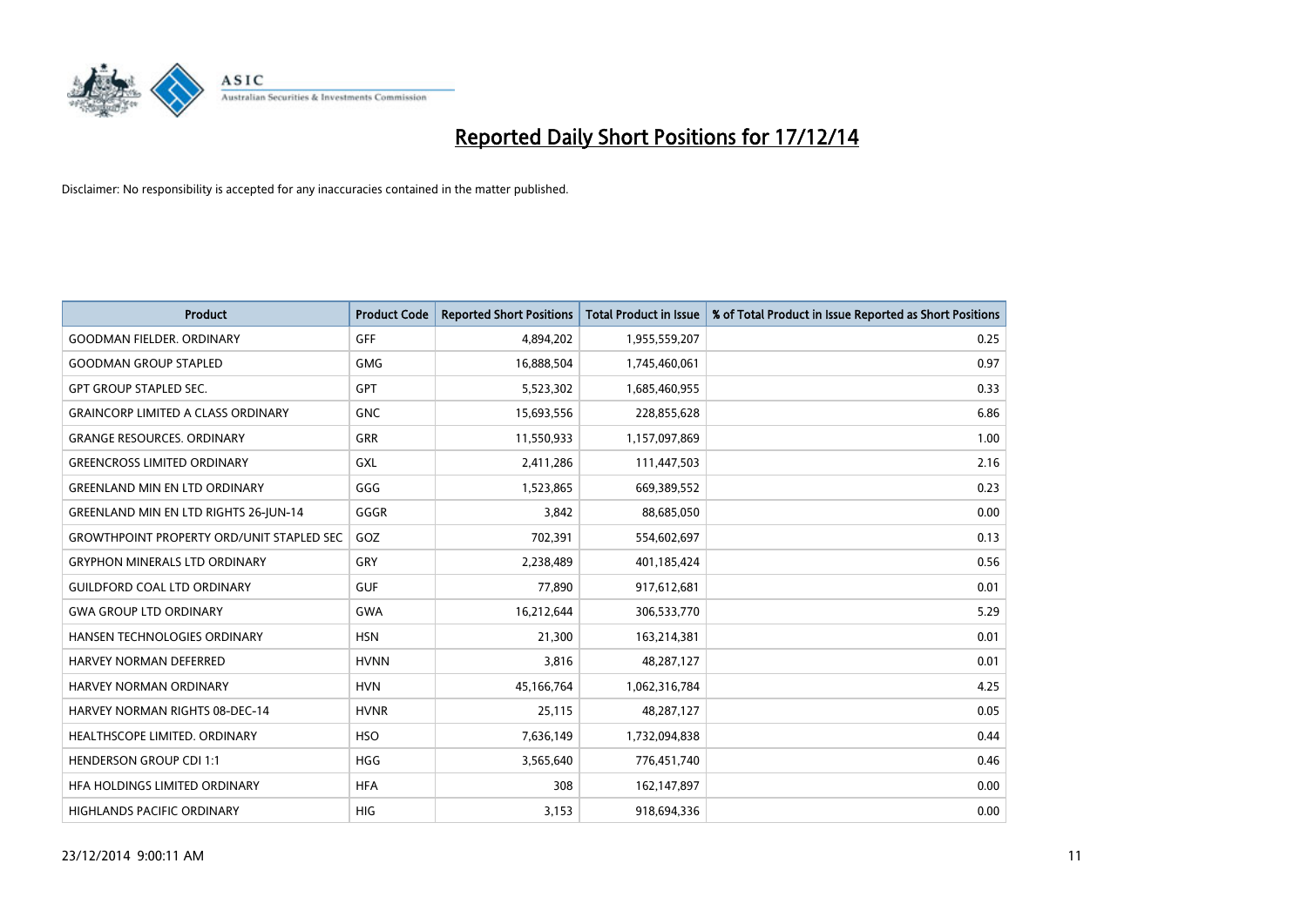

| <b>Product</b>                          | <b>Product Code</b> | <b>Reported Short Positions</b> | <b>Total Product in Issue</b> | % of Total Product in Issue Reported as Short Positions |
|-----------------------------------------|---------------------|---------------------------------|-------------------------------|---------------------------------------------------------|
| HILLGROVE RES LTD ORDINARY              | <b>HGO</b>          | 135,707                         | 147,711,123                   | 0.09                                                    |
| <b>HILLS LTD ORDINARY</b>               | HIL                 | 1,656,980                       | 231,985,526                   | 0.71                                                    |
| HORIZON OIL LIMITED ORDINARY            | <b>HZN</b>          | 38,202,239                      | 1,301,981,265                 | 2.93                                                    |
| <b>HOTEL PROPERTY STAPLED</b>           | <b>HPI</b>          | 153,283                         | 146,105,439                   | 0.10                                                    |
| HUON AQUACULTURE GRP ORDINARY           | <b>HUO</b>          | 905,261                         | 87,337,207                    | 1.04                                                    |
| <b>ICAR ASIA LTD ORDINARY</b>           | ICQ                 | 498,534                         | 215,663,228                   | 0.23                                                    |
| <b>ICON ENERGY LIMITED ORDINARY</b>     | ICN                 | 100,000                         | 618,717,503                   | 0.02                                                    |
| <b>IINET LIMITED ORDINARY</b>           | <b>IIN</b>          | 7,710,132                       | 162, 163, 526                 | 4.75                                                    |
| <b>ILUKA RESOURCES ORDINARY</b>         | <b>ILU</b>          | 20,025,393                      | 418,700,517                   | 4.78                                                    |
| <b>IMDEX LIMITED ORDINARY</b>           | <b>IMD</b>          | 2,481,811                       | 216,203,136                   | 1.15                                                    |
| IMF BENTHAM LTD ORDINARY                | <b>IMF</b>          | 4,680,823                       | 166,580,957                   | 2.81                                                    |
| <b>IMPEDIMED LIMITED ORDINARY</b>       | <b>IPD</b>          | 74,035                          | 279,423,358                   | 0.03                                                    |
| <b>INCITEC PIVOT ORDINARY</b>           | IPL                 | 33,881,664                      | 1,654,998,197                 | 2.05                                                    |
| <b>INDEPENDENCE GROUP ORDINARY</b>      | <b>IGO</b>          | 2,421,900                       | 234,256,573                   | 1.03                                                    |
| <b>INDOPHIL RESOURCES ORDINARY</b>      | <b>IRN</b>          | 12,877,114                      | 1,203,146,194                 | 1.07                                                    |
| <b>INDUSTRIA REIT STAPLED</b>           | <b>IDR</b>          | 410,791                         | 125,000,001                   | 0.33                                                    |
| INFIGEN ENERGY STAPLED SECURITIES       | <b>IFN</b>          | 3,125,315                       | 767,887,581                   | 0.41                                                    |
| <b>INFOMEDIA LTD ORDINARY</b>           | IFM                 | 808,249                         | 306,954,355                   | 0.26                                                    |
| <b>INGENIA GROUP STAPLED SECURITIES</b> | <b>INA</b>          | 10,295,554                      | 878,851,910                   | 1.17                                                    |
| INSURANCE AUSTRALIA ORDINARY            | IAG                 | 9,016,524                       | 2,341,618,048                 | 0.39                                                    |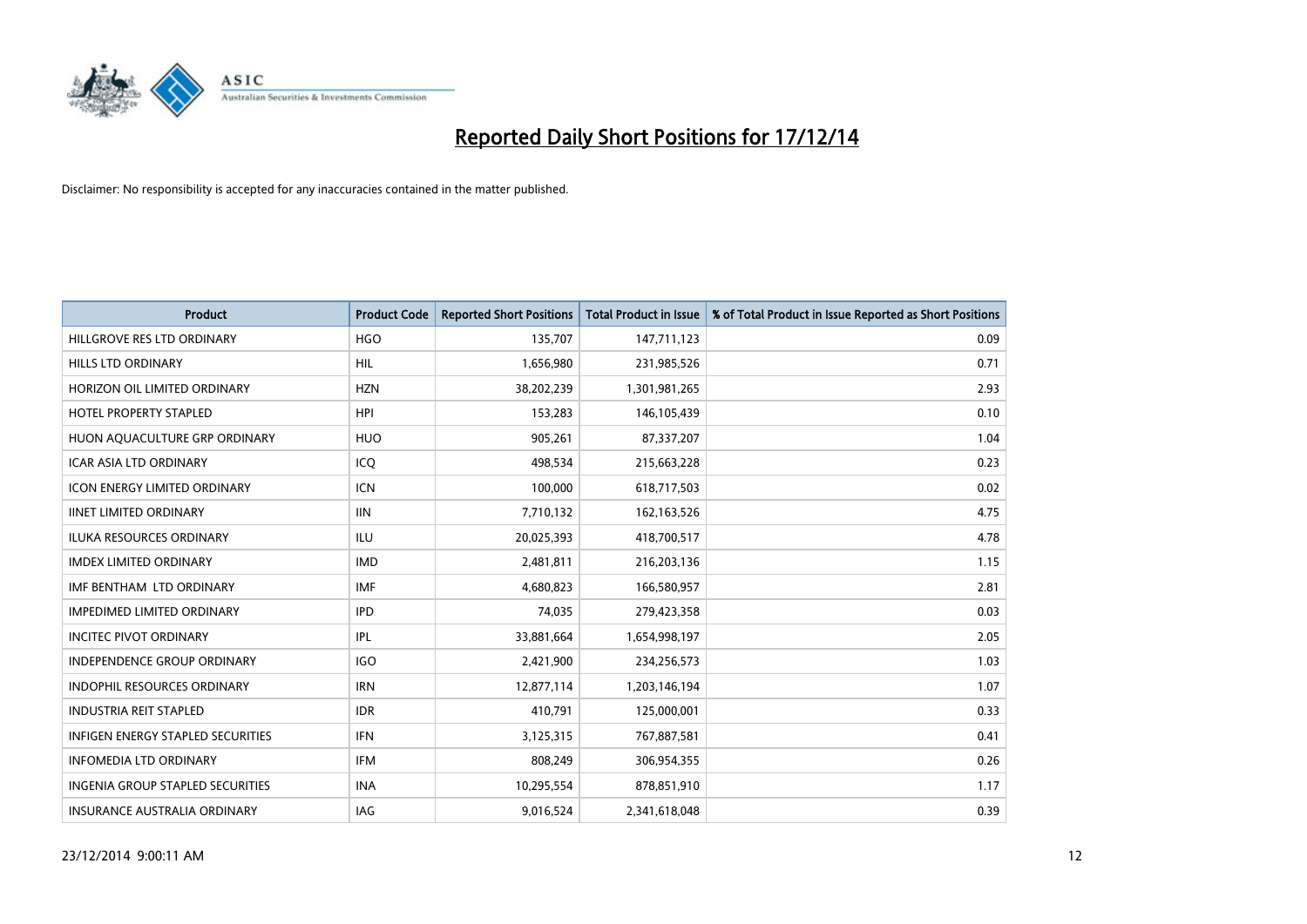

| <b>Product</b>                                | <b>Product Code</b> | <b>Reported Short Positions</b> | <b>Total Product in Issue</b> | % of Total Product in Issue Reported as Short Positions |
|-----------------------------------------------|---------------------|---------------------------------|-------------------------------|---------------------------------------------------------|
| <b>INTREPID MINES ORDINARY</b>                | <b>IAU</b>          | 4,687,039                       | 369,784,313                   | 1.27                                                    |
| <b>INVESTA OFFICE FUND STAPLED SECURITIES</b> | <b>IOF</b>          | 1,187,688                       | 614,047,458                   | 0.19                                                    |
| <b>INVOCARE LIMITED ORDINARY</b>              | <b>IVC</b>          | 4,458,683                       | 110,030,298                   | 4.05                                                    |
| <b>IOOF HOLDINGS LTD ORDINARY</b>             | IFL.                | 13,915,163                      | 300,133,752                   | 4.64                                                    |
| <b>IPH LIMITED ORDINARY</b>                   | <b>IPH</b>          | 548,406                         | 157,559,499                   | 0.35                                                    |
| <b>IPROPERTY GROUP LTD ORDINARY</b>           | <b>IPP</b>          | 1,935,695                       | 181,703,204                   | 1.07                                                    |
| <b>IRESS LIMITED ORDINARY</b>                 | <b>IRE</b>          | 6,171,322                       | 159,097,319                   | 3.88                                                    |
| <b>ISELECT LTD ORDINARY</b>                   | <b>ISU</b>          | 1,253,709                       | 261,489,894                   | 0.48                                                    |
| <b>ISENTIA GROUP LTD ORDINARY</b>             | <b>ISD</b>          | 346,228                         | 200,000,001                   | 0.17                                                    |
| <b>ISENTRIC LTD. ORDINARY</b>                 | ICU                 | 74,064                          | 77,362,962                    | 0.10                                                    |
| JAMES HARDIE INDUST CHESS DEPOSITARY INT      | <b>IHX</b>          | 9,386,995                       | 445,229,454                   | 2.11                                                    |
| <b>JAPARA HEALTHCARE LT ORDINARY</b>          | <b>IHC</b>          | 12,830,133                      | 263,046,592                   | 4.88                                                    |
| <b>JB HI-FI LIMITED ORDINARY</b>              | <b>IBH</b>          | 13,089,619                      | 98,950,309                    | 13.23                                                   |
| KAROON GAS AUSTRALIA ORDINARY                 | <b>KAR</b>          | 20,684,277                      | 250,085,718                   | 8.27                                                    |
| KATHMANDU HOLD LTD ORDINARY                   | <b>KMD</b>          | 4,754,971                       | 201,318,944                   | 2.36                                                    |
| <b>KBL MINING LIMITED ORDINARY</b>            | <b>KBL</b>          | 1,820                           | 393,535,629                   | 0.00                                                    |
| KINGSGATE CONSOLID. ORDINARY                  | <b>KCN</b>          | 26,502,041                      | 223,584,937                   | 11.85                                                   |
| KINGSROSE MINING LTD ORDINARY                 | <b>KRM</b>          | 525,490                         | 358,611,493                   | 0.15                                                    |
| <b>KOGI IRON LTD ORDINARY</b>                 | <b>KFE</b>          | 2,561,553                       | 376,669,836                   | 0.68                                                    |
| LEIGHTON HOLDINGS ORDINARY                    | LEI                 | 6,486,602                       | 338,503,563                   | 1.92                                                    |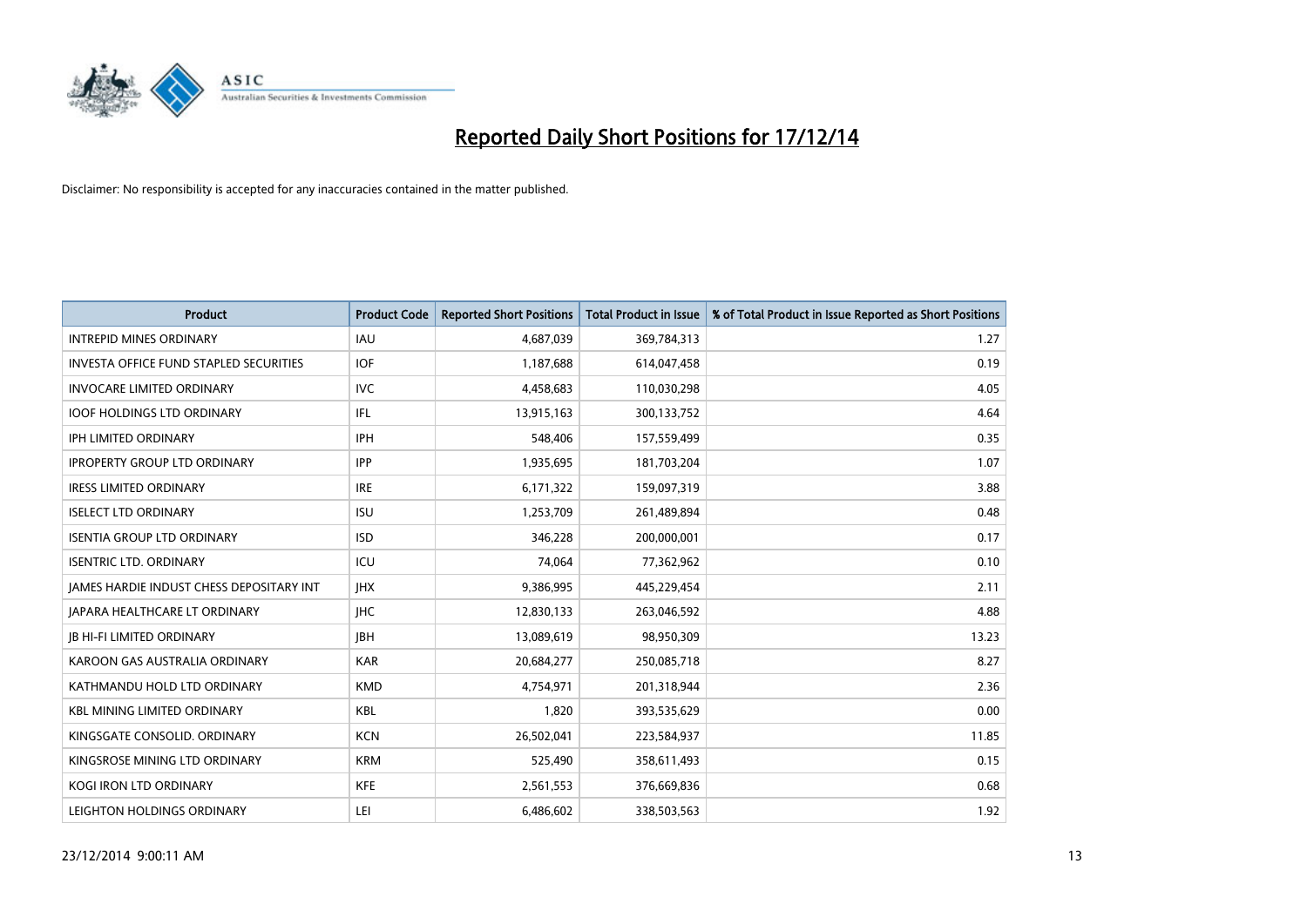

| <b>Product</b>                        | <b>Product Code</b> | <b>Reported Short Positions</b> | <b>Total Product in Issue</b> | % of Total Product in Issue Reported as Short Positions |
|---------------------------------------|---------------------|---------------------------------|-------------------------------|---------------------------------------------------------|
| LEND LEASE GROUP UNIT/ORD STAPLED     | <b>LLC</b>          | 1,903,781                       | 579,596,726                   | 0.33                                                    |
| LIFESTYLE COMMUNIT. ORDINARY          | LIC                 | 8,048                           | 99,970,131                    | 0.01                                                    |
| LIQUEFIED NATURAL ORDINARY            | <b>LNG</b>          | 13,049,510                      | 462,223,201                   | 2.82                                                    |
| LOGICAMMS LIMITED ORDINARY            | <b>LCM</b>          | 17,245                          | 71,178,179                    | 0.02                                                    |
| LONESTAR RESO LTD ORDINARY            | <b>LNR</b>          | 111,349                         | 752,187,211                   | 0.01                                                    |
| LUCAPA DIAMOND LTD ORDINARY           | <b>LOM</b>          | 15,951                          | 181,872,742                   | 0.01                                                    |
| LYNAS CORPORATION ORDINARY            | <b>LYC</b>          | 78,530,169                      | 3,370,955,034                 | 2.33                                                    |
| <b>M2 GRP LTD ORDINARY</b>            | <b>MTU</b>          | 2,942,403                       | 181,905,060                   | 1.62                                                    |
| <b>MACA LIMITED ORDINARY</b>          | <b>MLD</b>          | 548,731                         | 232,676,373                   | 0.24                                                    |
| <b>MACMAHON HOLDINGS ORDINARY</b>     | <b>MAH</b>          | 3,774,582                       | 1,261,699,966                 | 0.30                                                    |
| MACO ATLAS ROADS GRP ORDINARY STAPLED | <b>MOA</b>          | 12,624,672                      | 511,538,852                   | 2.47                                                    |
| MACQUARIE GROUP LTD ORDINARY          | MQG                 | 641,160                         | 321,374,751                   | 0.20                                                    |
| MAGELLAN FIN GRP LTD ORDINARY         | <b>MFG</b>          | 2,495,080                       | 159,818,691                   | 1.56                                                    |
| <b>MANTRA GROUP LTD ORDINARY</b>      | <b>MTR</b>          | 4,213,732                       | 249,471,229                   | 1.69                                                    |
| <b>MATRIX C &amp; E LTD ORDINARY</b>  | <b>MCE</b>          | 2,570,788                       | 94,555,428                    | 2.72                                                    |
| MAVERICK DRILLING ORDINARY            | MAD                 | 1,978,009                       | 544,321,602                   | 0.36                                                    |
| MAXITRANS INDUSTRIES ORDINARY         | <b>MXI</b>          | 14,089                          | 185,075,653                   | 0.01                                                    |
| MAYNE PHARMA LTD ORDINARY             | <b>MYX</b>          | 16,398,518                      | 590,383,495                   | 2.78                                                    |
| MCMILLAN SHAKESPEARE ORDINARY         | <b>MMS</b>          | 1,149,533                       | 77,525,801                    | 1.48                                                    |
| MCPHERSON'S LTD ORDINARY              | <b>MCP</b>          | 10,001                          | 96,684,407                    | 0.01                                                    |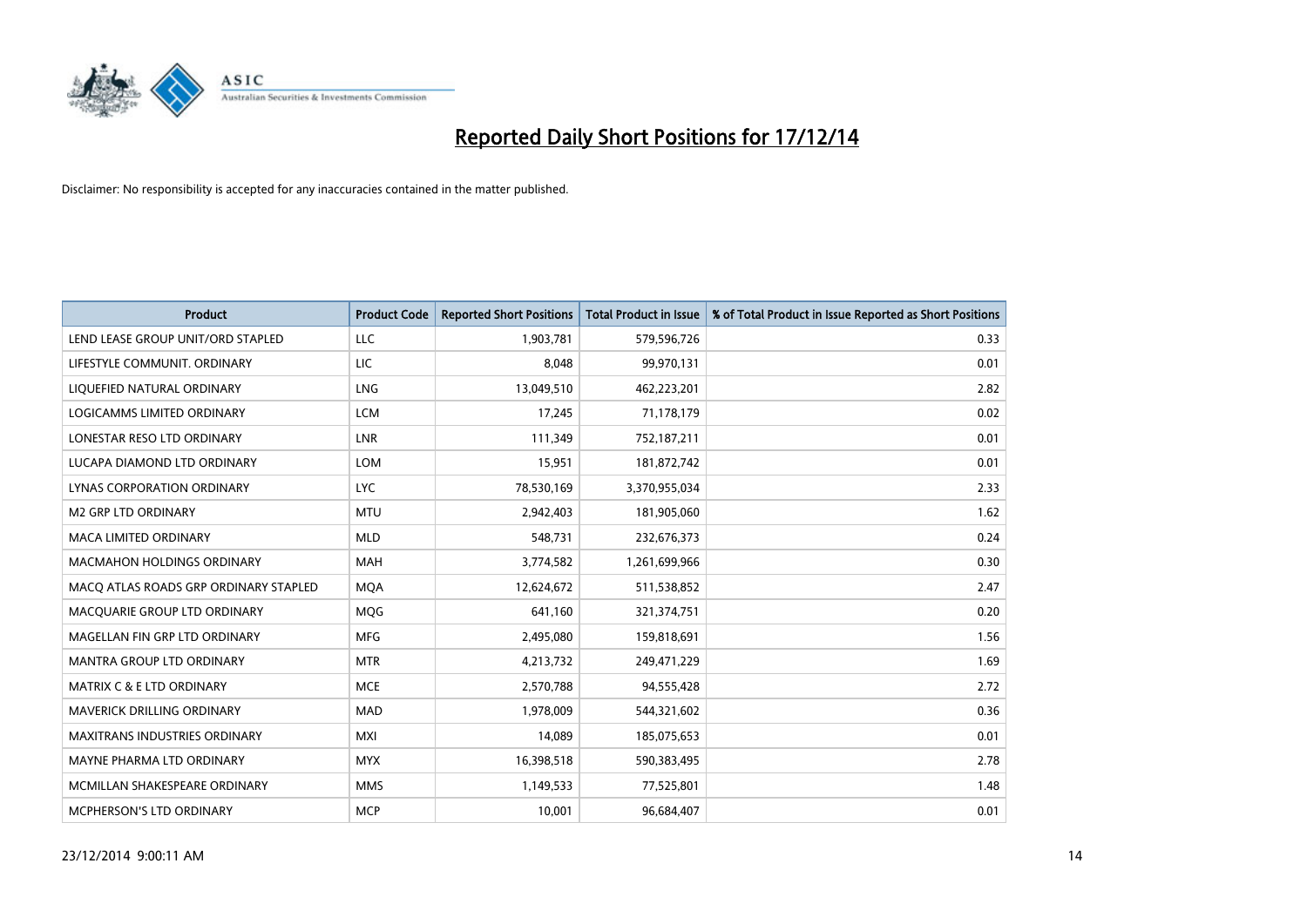

| <b>Product</b>                      | <b>Product Code</b> | <b>Reported Short Positions</b> | <b>Total Product in Issue</b> | % of Total Product in Issue Reported as Short Positions |
|-------------------------------------|---------------------|---------------------------------|-------------------------------|---------------------------------------------------------|
| MEDIBANK PRIVATE LTD ORDINARY       | <b>MPL</b>          | 58,090,497                      | 2,754,003,240                 | 2.11                                                    |
| MEDUSA MINING LTD ORDINARY          | <b>MML</b>          | 19,031,050                      | 207,794,301                   | 9.16                                                    |
| MEO AUSTRALIA LTD ORDINARY          | <b>MEO</b>          | 411,000                         | 750,488,387                   | 0.05                                                    |
| MERIDIAN ENERGY INSTALMENT RECEIPTS | <b>MEZCA</b>        | 200,000                         | 1,255,413,626                 | 0.02                                                    |
| MESOBLAST LIMITED ORDINARY          | <b>MSB</b>          | 21,787,605                      | 324,176,029                   | 6.72                                                    |
| METALS X LIMITED ORDINARY           | <b>MLX</b>          | 180,075                         | 413,957,186                   | 0.04                                                    |
| METCASH LIMITED ORDINARY            | <b>MTS</b>          | 94,976,889                      | 903,309,574                   | 10.51                                                   |
| METMINCO LIMITED ORDINARY           | <b>MNC</b>          | 22,000                          | 1,855,516,023                 | 0.00                                                    |
| MIGHTY RIVER POWER ORDINARY         | <b>MYT</b>          | 3,188,120                       | 1,400,012,517                 | 0.23                                                    |
| MINCOR RESOURCES NL ORDINARY        | <b>MCR</b>          | 126,046                         | 188,208,274                   | 0.07                                                    |
| MINERAL DEPOSITS ORDINARY           | <b>MDL</b>          | 877,255                         | 103,676,341                   | 0.85                                                    |
| MINERAL RESOURCES, ORDINARY         | <b>MIN</b>          | 17,874,197                      | 187,270,274                   | 9.54                                                    |
| MINT PAYMENTS LTD ORDINARY          | <b>MNW</b>          | 29,688                          | 470,372,395                   | 0.01                                                    |
| MIRABELA NICKEL LTD ORDINARY        | <b>MBN</b>          | 2,012,293                       | 929,710,216                   | 0.22                                                    |
| MIRVAC GROUP STAPLED SECURITIES     | <b>MGR</b>          | 17,936,351                      | 3,697,197,370                 | 0.49                                                    |
| MMAOFFSHOR ORDINARY                 | <b>MRM</b>          | 20,608,460                      | 368,666,221                   | 5.59                                                    |
| <b>MOLOPO ENERGY LTD ORDINARY</b>   | <b>MPO</b>          | 30,833                          | 248,705,730                   | 0.01                                                    |
| MONADELPHOUS GROUP ORDINARY         | <b>MND</b>          | 7,158,454                       | 92,998,380                    | 7.70                                                    |
| MONASH IVF GROUP LTD ORDINARY       | MVF                 | 725,650                         | 231,081,089                   | 0.31                                                    |
| MORTGAGE CHOICE LTD ORDINARY        | <b>MOC</b>          | 21,123                          | 124,216,248                   | 0.02                                                    |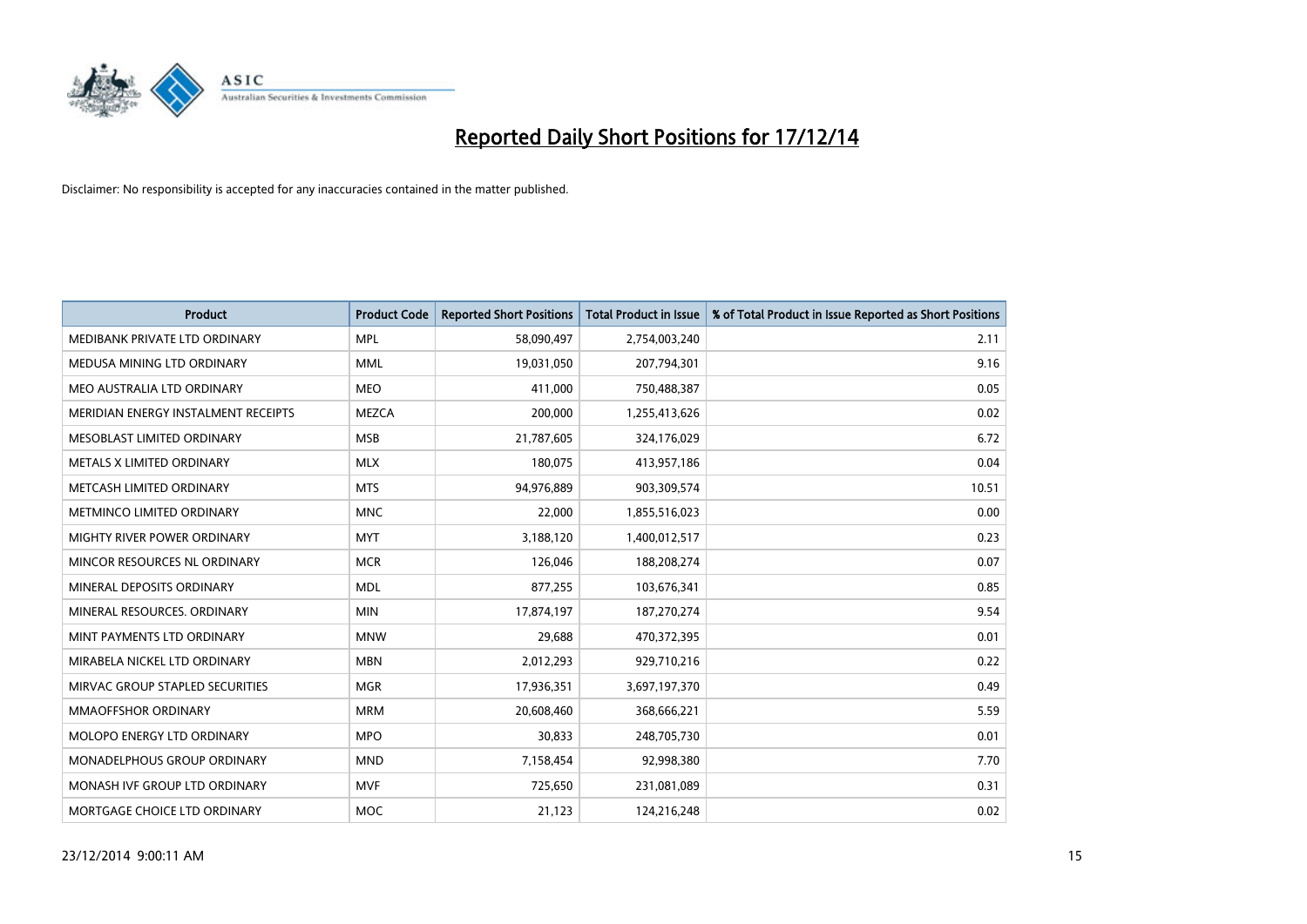

| <b>Product</b>                    | <b>Product Code</b> | <b>Reported Short Positions</b> | <b>Total Product in Issue</b> | % of Total Product in Issue Reported as Short Positions |
|-----------------------------------|---------------------|---------------------------------|-------------------------------|---------------------------------------------------------|
| <b>MOUNT GIBSON IRON ORDINARY</b> | <b>MGX</b>          | 55,424,326                      | 1,090,805,085                 | 5.08                                                    |
| MULTIPLEX SITES SITES             | <b>MXUPA</b>        | 2,593                           | 4,500,000                     | 0.06                                                    |
| MYER HOLDINGS LTD ORDINARY        | <b>MYR</b>          | 94,876,343                      | 585,689,551                   | 16.20                                                   |
| NANOSONICS LIMITED ORDINARY       | <b>NAN</b>          | 2,560,018                       | 264,362,826                   | 0.97                                                    |
| NATIONAL AUST. BANK ORDINARY      | <b>NAB</b>          | 12,242,704                      | 2,366,311,132                 | 0.52                                                    |
| NATIONAL STORAGE STAPLED          | <b>NSR</b>          | 1,821,154                       | 295,631,660                   | 0.62                                                    |
| NAVITAS LIMITED ORDINARY          | <b>NVT</b>          | 4,223,924                       | 376,037,813                   | 1.12                                                    |
| NEARMAP LTD ORDINARY              | <b>NEA</b>          | 2,012,626                       | 347,646,101                   | 0.58                                                    |
| NEON ENERGY LIMITED ORDINARY      | <b>NEN</b>          | 13,245                          | 553,037,848                   | 0.00                                                    |
| NEW HOPE CORPORATION ORDINARY     | <b>NHC</b>          | 1,633,295                       | 830,999,449                   | 0.20                                                    |
| NEWCREST MINING ORDINARY          | <b>NCM</b>          | 10,709,406                      | 766,510,971                   | 1.40                                                    |
| NEWS CORP A NON-VOTING CDI        | <b>NWSLV</b>        | 40,848                          | 2,852,304                     | 1.43                                                    |
| NEWS CORP B VOTING CDI            | <b>NWS</b>          | 2,373,329                       | 37,331,492                    | 6.36                                                    |
| NEWSAT LIMITED ORDINARY           | <b>NWT</b>          | 6,459,500                       | 643,574,841                   | 1.00                                                    |
| NEXTDC LIMITED ORDINARY           | <b>NXT</b>          | 17,299,601                      | 193,154,486                   | 8.96                                                    |
| NEXUS ENERGY LIMITED ORDINARY     | <b>NXS</b>          | 83,983                          | 1,330,219,459                 | 0.01                                                    |
| NIB HOLDINGS LIMITED ORDINARY     | <b>NHF</b>          | 2,330,458                       | 439,004,182                   | 0.53                                                    |
| NINE ENTERTAINMENT ORDINARY       | <b>NEC</b>          | 17,549,867                      | 940,295,023                   | 1.87                                                    |
| NOBLE MINERAL RES ORDINARY        | <b>NMG</b>          | 2,365,726                       | 666,397,952                   | 0.36                                                    |
| NORTHERN IRON LTD ORDINARY        | <b>NFE</b>          | 11,392                          | 484,405,314                   | 0.00                                                    |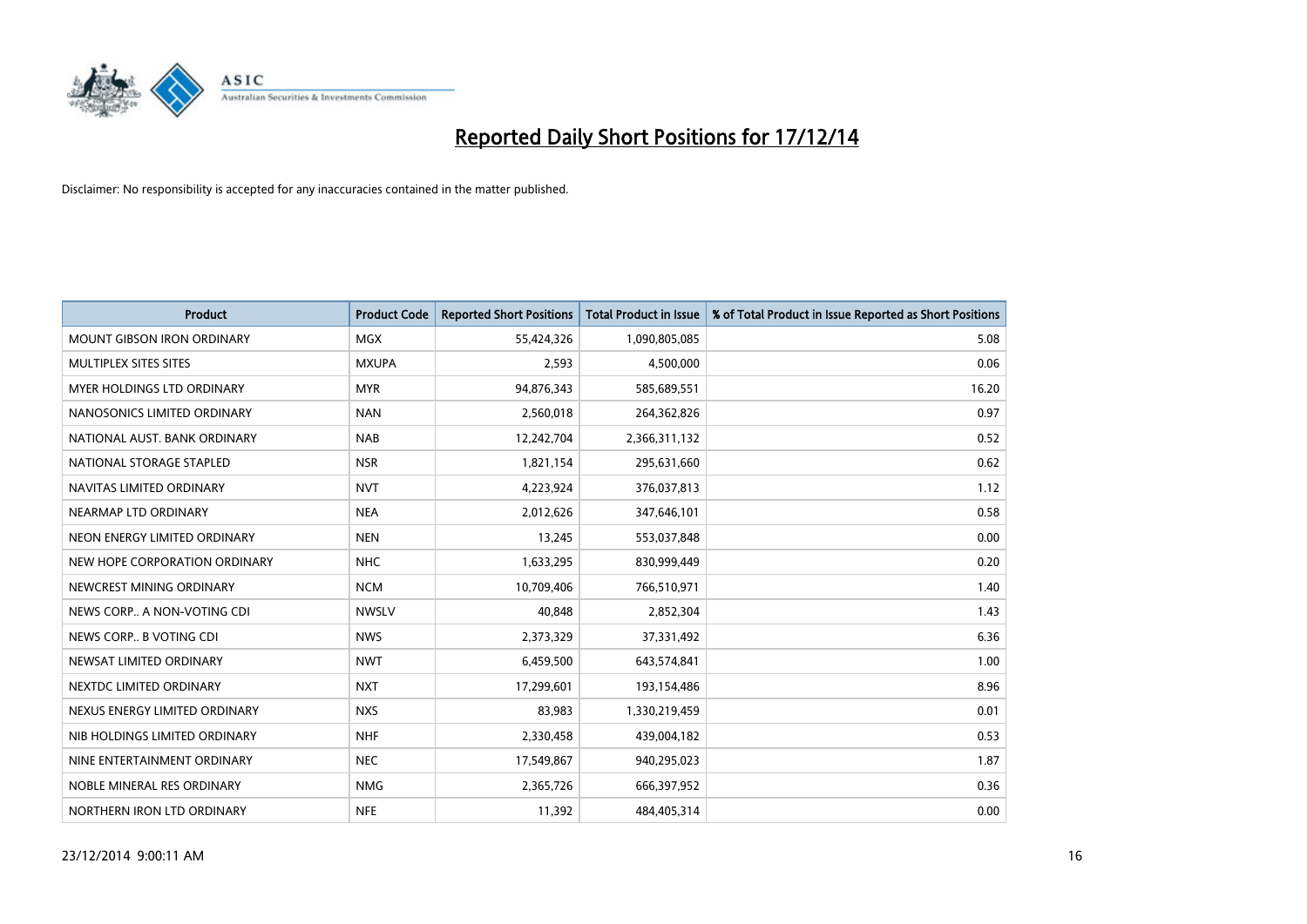

| Product                                | <b>Product Code</b> | <b>Reported Short Positions</b> | <b>Total Product in Issue</b> | % of Total Product in Issue Reported as Short Positions |
|----------------------------------------|---------------------|---------------------------------|-------------------------------|---------------------------------------------------------|
| NORTHERN STAR ORDINARY                 | <b>NST</b>          | 21,444,709                      | 592,256,718                   | 3.62                                                    |
| NOVION PROPERTY GRP STAPLED SECURITIES | <b>NVN</b>          | 22,236,328                      | 3,050,355,727                 | 0.73                                                    |
| NRW HOLDINGS LIMITED ORDINARY          | <b>NWH</b>          | 17,114,753                      | 278,888,011                   | 6.14                                                    |
| NUFARM LIMITED ORDINARY                | <b>NUF</b>          | 7,232,081                       | 264,858,589                   | 2.73                                                    |
| NUPLEX INDUSTRIES ORDINARY             | <b>NPX</b>          | 1,000                           | 198,125,827                   | 0.00                                                    |
| OCEANAGOLD CORP. CHESS DEPOSITARY INT  | <b>OGC</b>          | 1,446,442                       | 301,520,186                   | 0.48                                                    |
| OIL SEARCH LTD ORDINARY                | OSH                 | 18,660,056                      | 1,522,692,587                 | 1.23                                                    |
| OM HOLDINGS LIMITED ORDINARY           | <b>OMH</b>          | 58,082                          | 733,423,337                   | 0.01                                                    |
| OOH!MEDIA LIMITED ORDINARY             | OML                 | 435,030                         | 149,882,534                   | 0.29                                                    |
| ORICA LIMITED ORDINARY                 | ORI                 | 25,872,545                      | 372,743,291                   | 6.94                                                    |
| ORIGIN ENERGY ORDINARY                 | ORG                 | 10,913,824                      | 1,106,307,961                 | 0.99                                                    |
| OROCOBRE LIMITED ORDINARY              | <b>ORE</b>          | 2,985,770                       | 132,041,911                   | 2.26                                                    |
| ORORA LIMITED ORDINARY                 | <b>ORA</b>          | 1,906,771                       | 1,206,684,923                 | 0.16                                                    |
| OROTONGROUP LIMITED ORDINARY           | ORL                 | 447,442                         | 40,880,902                    | 1.09                                                    |
| OZ MINERALS ORDINARY                   | OZL                 | 7,338,570                       | 303,470,022                   | 2.42                                                    |
| OZFOREX GROUP LTD ORDINARY             | <b>OFX</b>          | 8,997,724                       | 240,000,000                   | 3.75                                                    |
| PACIFIC BRANDS ORDINARY                | PBG                 | 81,313,273                      | 917,226,291                   | 8.87                                                    |
| PACT GROUP HLDGS LTD ORDINARY          | <b>PGH</b>          | 2,252,808                       | 294,097,961                   | 0.77                                                    |
| PALADIN ENERGY LTD ORDINARY            | <b>PDN</b>          | 105,605,265                     | 1,303,148,226                 | 8.10                                                    |
| PANAUST LIMITED ORDINARY               | <b>PNA</b>          | 1,073,119                       | 636,599,496                   | 0.17                                                    |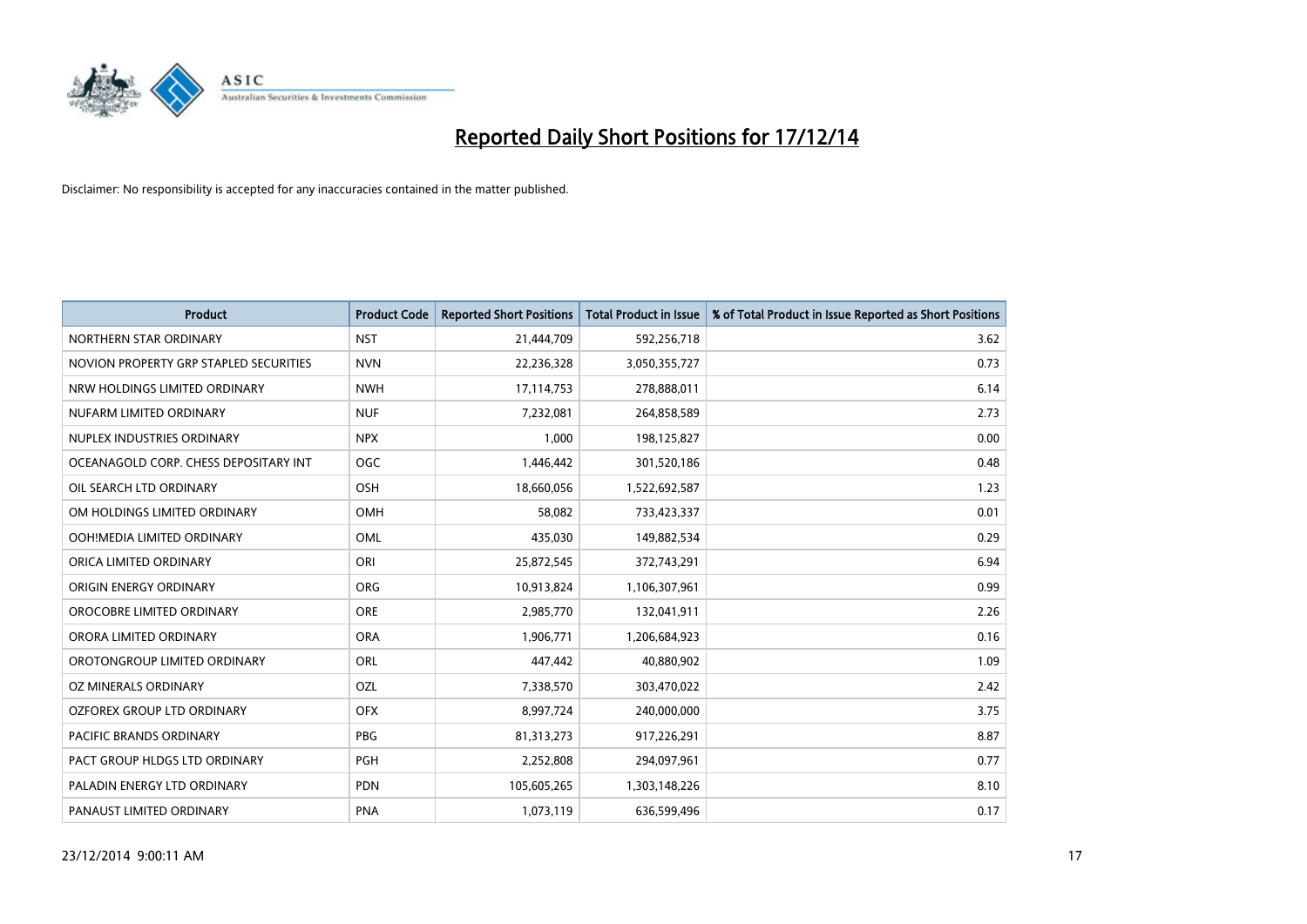

| <b>Product</b>                | <b>Product Code</b> | <b>Reported Short Positions</b> | Total Product in Issue | % of Total Product in Issue Reported as Short Positions |
|-------------------------------|---------------------|---------------------------------|------------------------|---------------------------------------------------------|
| PANORAMIC RESOURCES ORDINARY  | PAN                 | 616,437                         | 322,275,824            | 0.19                                                    |
| PANTERRA GOLD LTD ORDINARY    | PGI                 | $\mathbf{1}$                    | 846,215,609            | 0.00                                                    |
| PAPERLINX LIMITED ORDINARY    | <b>PPX</b>          | 57,743                          | 665, 181, 261          | 0.01                                                    |
| PATTIES FOODS LTD ORDINARY    | PFL                 | 9,001                           | 139,234,153            | 0.01                                                    |
| PEET LIMITED ORDINARY         | <b>PPC</b>          | 52,776                          | 478,547,378            | 0.01                                                    |
| PENINSULA ENERGY LTD ORDINARY | <b>PEN</b>          | 4,000,000                       | 3,439,682,002          | 0.12                                                    |
| PERPETUAL LIMITED ORDINARY    | <b>PPT</b>          | 1,212,917                       | 46,574,426             | 2.60                                                    |
| PERSEUS MINING LTD ORDINARY   | PRU                 | 21,462,112                      | 526,656,401            | 4.08                                                    |
| PHARMAXIS LTD ORDINARY        | <b>PXS</b>          | 501,000                         | 310,265,349            | 0.16                                                    |
| PHOSPHAGENICS LTD. ORDINARY   | POH                 | 43,750                          | 1,261,965,957          | 0.00                                                    |
| PLATINUM ASSET ORDINARY       | <b>PTM</b>          | 2,197,431                       | 581,267,982            | 0.38                                                    |
| PLATINUM AUSTRALIA ORDINARY   | <b>PLA</b>          | 836,127                         | 504,968,043            | 0.17                                                    |
| PLATINUM CAPITAL LTD ORDINARY | <b>PMC</b>          | 1,675                           | 232,190,254            | 0.00                                                    |
| PMP LIMITED ORDINARY          | <b>PMP</b>          | 27,581                          | 323,781,124            | 0.01                                                    |
| POSEIDON NICK LTD ORDINARY    | <b>POS</b>          | 1,903,830                       | 677,461,170            | 0.28                                                    |
| PRANA BIOTECHNOLOGY ORDINARY  | <b>PBT</b>          | 2,160,356                       | 488,936,960            | 0.44                                                    |
| PREMIER INVESTMENTS ORDINARY  | <b>PMV</b>          | 623,404                         | 155,900,075            | 0.40                                                    |
| PRIMARY HEALTH CARE ORDINARY  | <b>PRY</b>          | 28,419,408                      | 512,130,550            | 5.55                                                    |
| PRIME MEDIA GRP LTD ORDINARY  | <b>PRT</b>          | 1,147,762                       | 366,330,303            | 0.31                                                    |
| PROGRAMMED ORDINARY           | <b>PRG</b>          | 204,922                         | 118,651,911            | 0.17                                                    |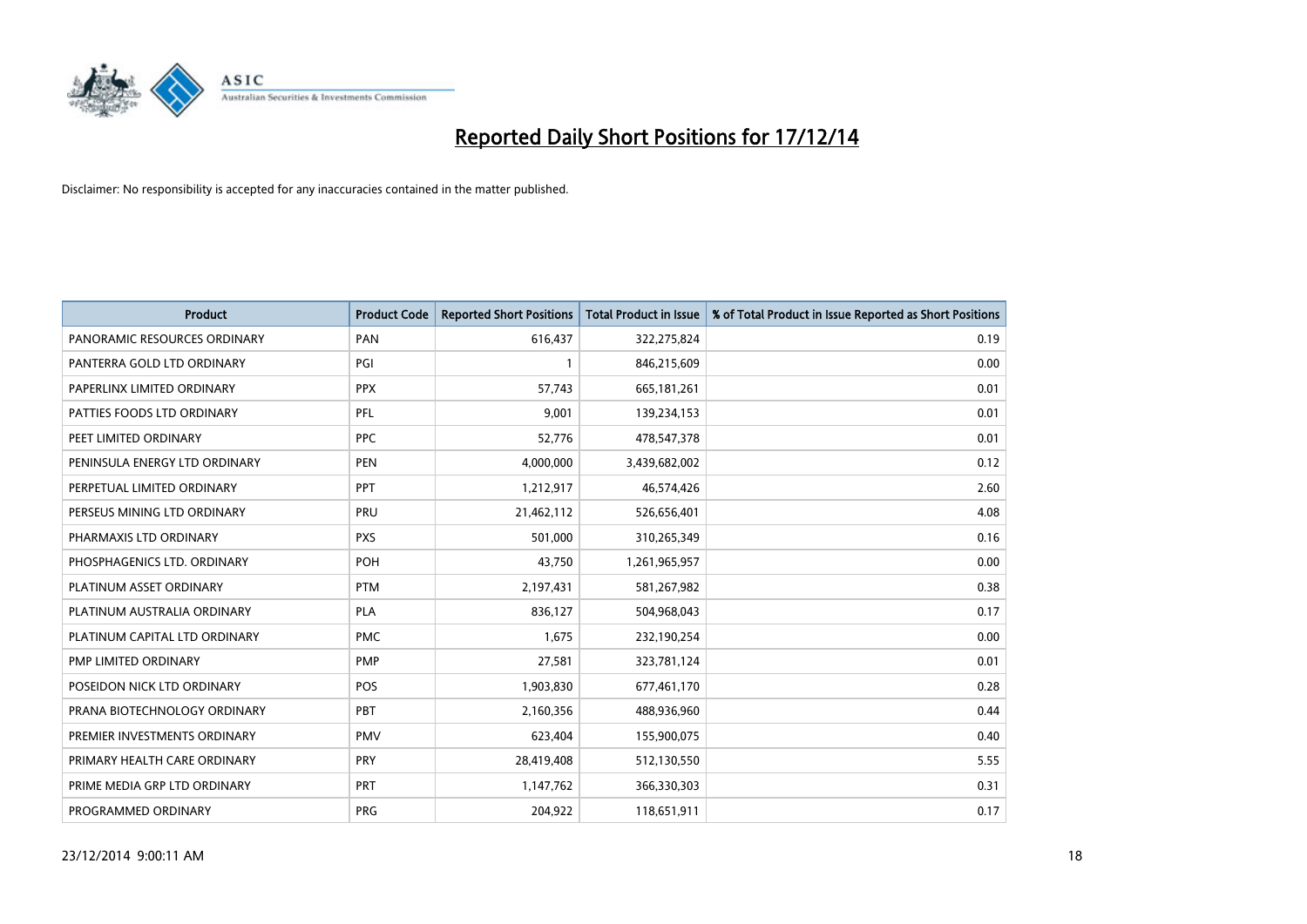

| <b>Product</b>                      | <b>Product Code</b> | <b>Reported Short Positions</b> | <b>Total Product in Issue</b> | % of Total Product in Issue Reported as Short Positions |
|-------------------------------------|---------------------|---------------------------------|-------------------------------|---------------------------------------------------------|
| PURA VIDA ENERGY NL ORDINARY        | <b>PVD</b>          | 196,579                         | 130,130,698                   | 0.15                                                    |
| <b>QANTAS AIRWAYS ORDINARY</b>      | QAN                 | 4,119,886                       | 2,196,330,250                 | 0.19                                                    |
| OBE INSURANCE GROUP ORDINARY        | OBE                 | 14,348,245                      | 1,364,945,301                 | 1.05                                                    |
| <b>QUBE HOLDINGS LTD ORDINARY</b>   | QUB                 | 2,478,516                       | 1,054,428,076                 | 0.24                                                    |
| RAMSAY HEALTH CARE ORDINARY         | <b>RHC</b>          | 453,774                         | 202,081,252                   | 0.22                                                    |
| <b>RCG CORPORATION LTD ORDINARY</b> | <b>RCG</b>          | 358,739                         | 263,808,625                   | 0.14                                                    |
| <b>RCR TOMLINSON ORDINARY</b>       | <b>RCR</b>          | 669,210                         | 139,000,806                   | 0.48                                                    |
| <b>REA GROUP ORDINARY</b>           | <b>REA</b>          | 2,280,180                       | 131,714,699                   | 1.73                                                    |
| RECALL HOLDINGS LTD ORDINARY        | <b>REC</b>          | 1,925,712                       | 313,149,677                   | 0.61                                                    |
| <b>RECKON LIMITED ORDINARY</b>      | <b>RKN</b>          | 1,408,262                       | 112,084,762                   | 1.26                                                    |
| RED 5 LIMITED ORDINARY              | <b>RED</b>          | 174,740                         | 759,451,008                   | 0.02                                                    |
| <b>RED FORK ENERGY ORDINARY</b>     | <b>RFE</b>          | 112,160                         | 501,051,719                   | 0.02                                                    |
| REDBANK ENERGY LTD ORDINARY         | <b>AEJ</b>          | 13                              | 786,287                       | 0.00                                                    |
| REED RESOURCES LTD ORDINARY         | <b>RDR</b>          | 2,000                           | 499,453,895                   | 0.00                                                    |
| REGIONAL EXPRESS ORDINARY           | <b>REX</b>          | 47,656                          | 110,154,375                   | 0.04                                                    |
| REGIS HEALTHCARE LTD ORDINARY       | <b>REG</b>          | 2,182,309                       | 300,345,797                   | 0.73                                                    |
| REGIS RESOURCES ORDINARY            | <b>RRL</b>          | 52,678,709                      | 499,781,595                   | 10.54                                                   |
| RESMED INC CDI 10:1                 | <b>RMD</b>          | 40,649,317                      | 1,397,522,030                 | 2.91                                                    |
| <b>RESOLUTE MINING ORDINARY</b>     | <b>RSG</b>          | 21,789,908                      | 641,189,223                   | 3.40                                                    |
| RESOURCE GENERATION ORDINARY        | <b>RES</b>          | 1,220                           | 581,380,338                   | 0.00                                                    |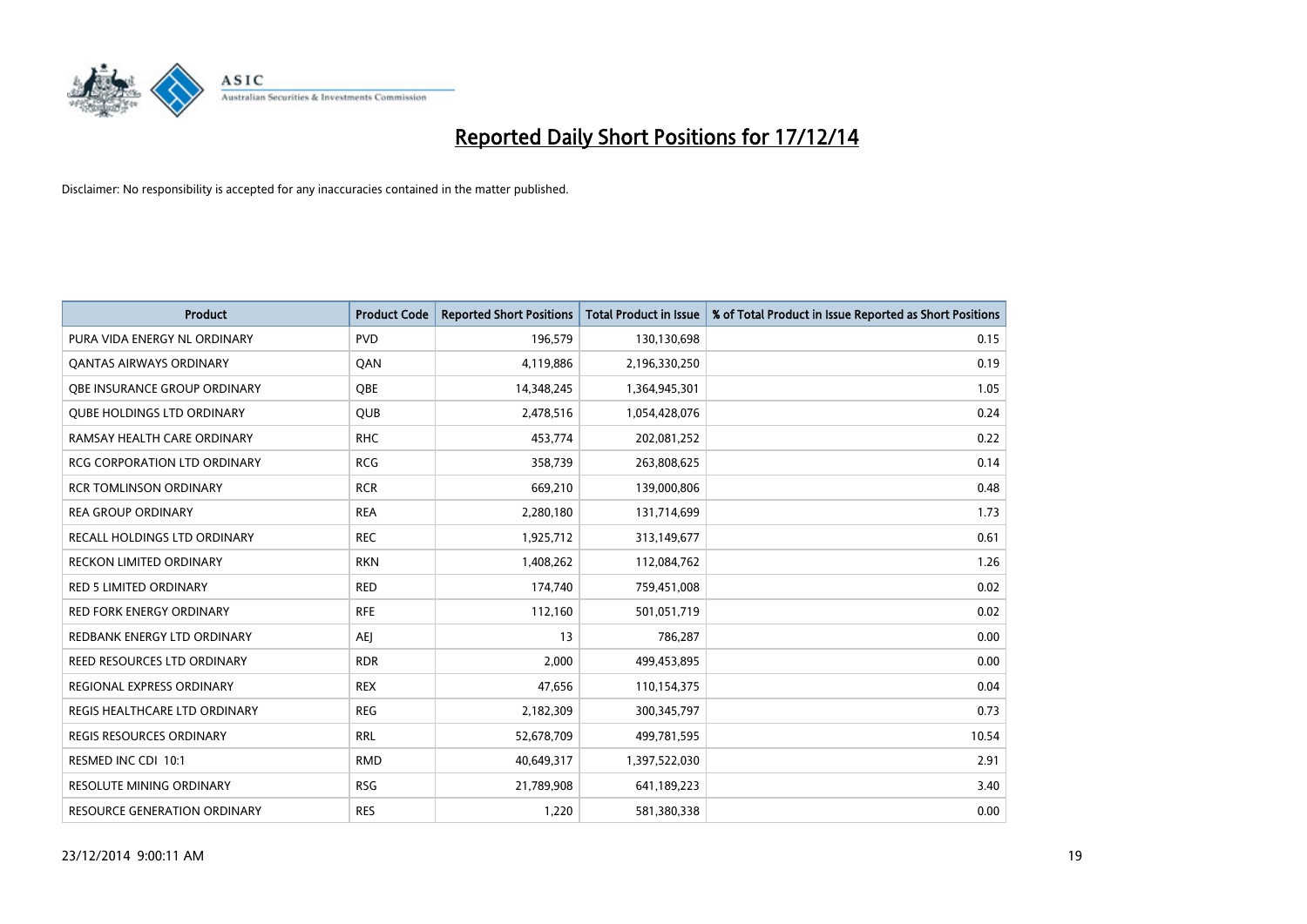

| <b>Product</b>                               | <b>Product Code</b> | <b>Reported Short Positions</b> | <b>Total Product in Issue</b> | % of Total Product in Issue Reported as Short Positions |
|----------------------------------------------|---------------------|---------------------------------|-------------------------------|---------------------------------------------------------|
| <b>RETAIL FOOD GROUP ORDINARY</b>            | <b>RFG</b>          | 4,465,301                       | 156,262,707                   | 2.86                                                    |
| REX MINERALS LIMITED ORDINARY                | <b>RXM</b>          | 968,531                         | 220,519,784                   | 0.44                                                    |
| <b>RHIPE LTD ORDINARY</b>                    | <b>RHP</b>          | 300,000                         | 121,922,040                   | 0.25                                                    |
| RIO TINTO LIMITED ORDINARY                   | <b>RIO</b>          | 4,424,227                       | 435,758,720                   | 1.02                                                    |
| ROC OIL COMPANY ORDINARY                     | <b>ROC</b>          | 338,957                         | 687,618,400                   | 0.05                                                    |
| <b>ROX RESOURCES ORDINARY</b>                | <b>RXL</b>          | 5,523,255                       | 849,673,095                   | 0.65                                                    |
| ROYAL WOLF HOLDINGS ORDINARY                 | <b>RWH</b>          | 186,490                         | 100,387,052                   | 0.19                                                    |
| RXP SERVICES LTD ORDINARY                    | <b>RXP</b>          | 40,000                          | 137,040,466                   | 0.03                                                    |
| SAI GLOBAL LIMITED ORDINARY                  | SAI                 | 856,737                         | 211,761,727                   | 0.40                                                    |
| SALMAT LIMITED ORDINARY                      | <b>SLM</b>          | 101,621                         | 159,812,799                   | 0.06                                                    |
| SAMSON OIL & GAS LTD ORDINARY                | SSN                 | 8,809,300                       | 2,837,782,022                 | 0.31                                                    |
| SANDFIRE RESOURCES ORDINARY                  | <b>SFR</b>          | 2,821,317                       | 155,950,968                   | 1.81                                                    |
| <b>SANTOS LTD ORDINARY</b>                   | <b>STO</b>          | 7,170,128                       | 982,275,439                   | 0.73                                                    |
| SARACEN MINERAL ORDINARY                     | SAR                 | 17,876,203                      | 792,784,738                   | 2.25                                                    |
| <b>SCA PROPERTY GROUP STAPLED SECURITIES</b> | SCP                 | 23,691,395                      | 648,628,320                   | 3.65                                                    |
| <b>SCENTRE GRP STAPLED</b>                   | <b>SCG</b>          | 22,223,028                      | 5,324,296,678                 | 0.42                                                    |
| SEDGMAN LIMITED ORDINARY                     | SDM                 | 1,128,550                       | 227,059,277                   | 0.50                                                    |
| SEEK LIMITED ORDINARY                        | <b>SEK</b>          | 9,414,629                       | 342,622,917                   | 2.75                                                    |
| SELECT HARVESTS ORDINARY                     | SHV                 | 1,150,214                       | 70,940,874                    | 1.62                                                    |
| SENEX ENERGY LIMITED ORDINARY                | SXY                 | 75,261,893                      | 1,149,657,377                 | 6.55                                                    |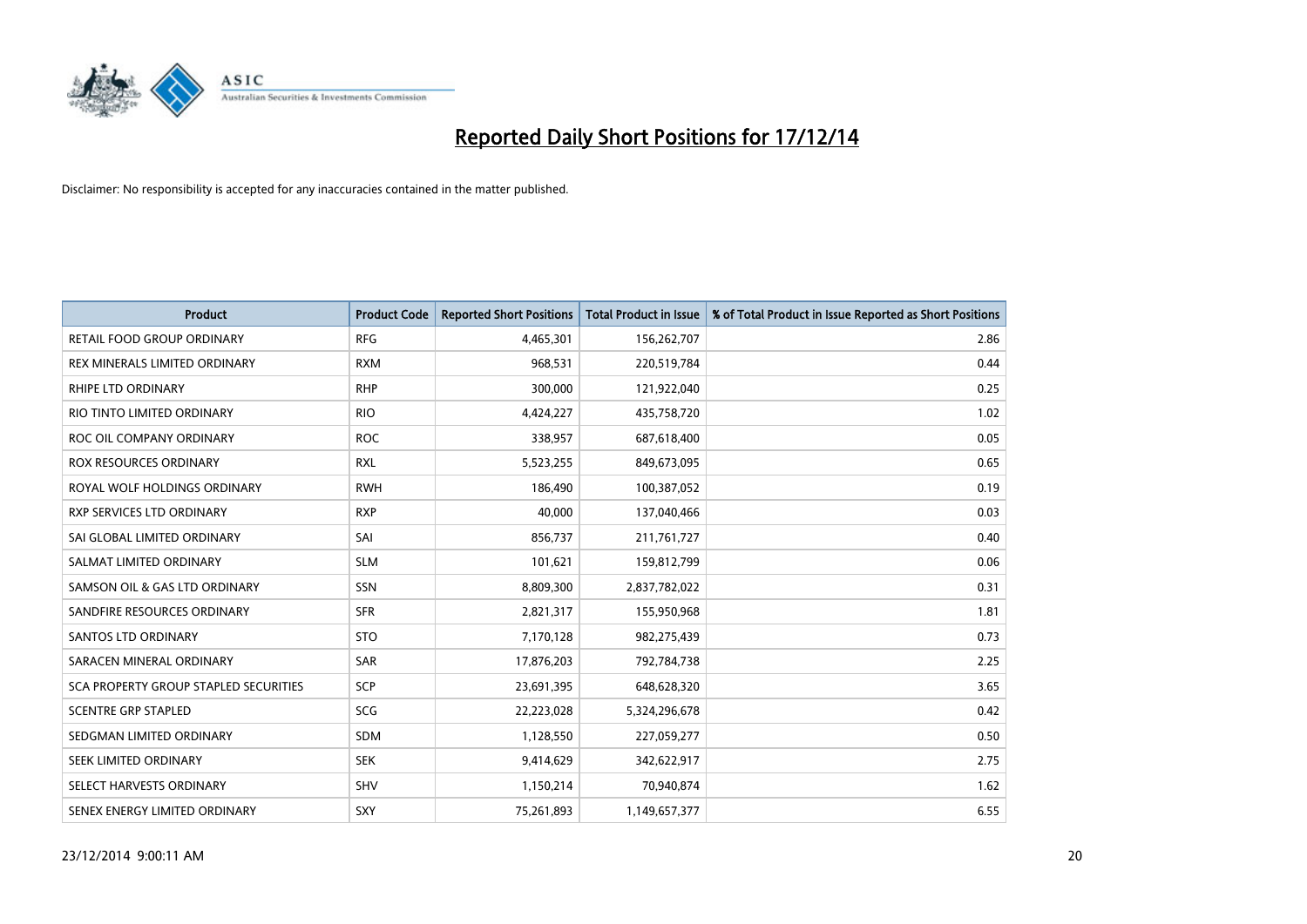

| Product                                  | <b>Product Code</b> | <b>Reported Short Positions</b> | <b>Total Product in Issue</b> | % of Total Product in Issue Reported as Short Positions |
|------------------------------------------|---------------------|---------------------------------|-------------------------------|---------------------------------------------------------|
| SERVICE STREAM ORDINARY                  | SSM                 | 30                              | 386,389,873                   | 0.00                                                    |
| SEVEN GROUP HOLDINGS ORDINARY            | <b>SVW</b>          | 6,733,955                       | 299,199,240                   | 2.25                                                    |
| SEVEN WEST MEDIA LTD ORDINARY            | SWM                 | 11,918,202                      | 999,160,872                   | 1.19                                                    |
| SEYMOUR WHYTE LTD ORDINARY               | <b>SWL</b>          | 56,371                          | 87,647,595                    | 0.06                                                    |
| SG FLEET GROUP LTD ORDINARY              | SGF                 | 525,080                         | 242,691,826                   | 0.22                                                    |
| SHINE CORPORATE ORDINARY                 | SHJ                 | 62,906                          | 172,400,081                   | 0.04                                                    |
| SIGMA PHARMACEUTICAL ORDINARY            | <b>SIP</b>          | 22,984,960                      | 1,108,086,575                 | 2.07                                                    |
| SILEX SYSTEMS ORDINARY                   | <b>SLX</b>          | 7,390,515                       | 170,467,339                   | 4.34                                                    |
| SILVER CHEF LIMITED ORDINARY             | SIV                 | 11.156                          | 29,640,865                    | 0.04                                                    |
| SILVER LAKE RESOURCE ORDINARY            | <b>SLR</b>          | 26,613,282                      | 503,233,971                   | 5.29                                                    |
| SIMS METAL MGMT LTD ORDINARY             | SGM                 | 17,754,446                      | 204,691,883                   | 8.67                                                    |
| SINGAPORE TELECOMM. CHESS DEPOSITARY INT | SGT                 | 1,462,701                       | 124,214,351                   | 1.18                                                    |
| SINO GAS ENERGY ORDINARY                 | <b>SEH</b>          | 11,940,599                      | 1,542,672,358                 | 0.77                                                    |
| SIRIUS RESOURCES NL ORDINARY             | <b>SIR</b>          | 17,510,795                      | 341,438,269                   | 5.13                                                    |
| SIRTEX MEDICAL ORDINARY                  | <b>SRX</b>          | 239,039                         | 56,530,231                    | 0.42                                                    |
| SKILLED GROUP LTD ORDINARY               | <b>SKE</b>          | 4,707,308                       | 235,753,791                   | 2.00                                                    |
| <b>SKY NETWORK ORDINARY</b>              | <b>SKT</b>          | 11,501,345                      | 389,139,785                   | 2.96                                                    |
| SKYCITY ENT GRP LTD ORDINARY             | <b>SKC</b>          | 9,098,030                       | 587,472,741                   | 1.55                                                    |
| <b>SLATER &amp; GORDON ORDINARY</b>      | <b>SGH</b>          | 4,305,567                       | 208,695,621                   | 2.06                                                    |
| SMS MANAGEMENT, ORDINARY                 | <b>SMX</b>          | 1,469,532                       | 69,394,537                    | 2.12                                                    |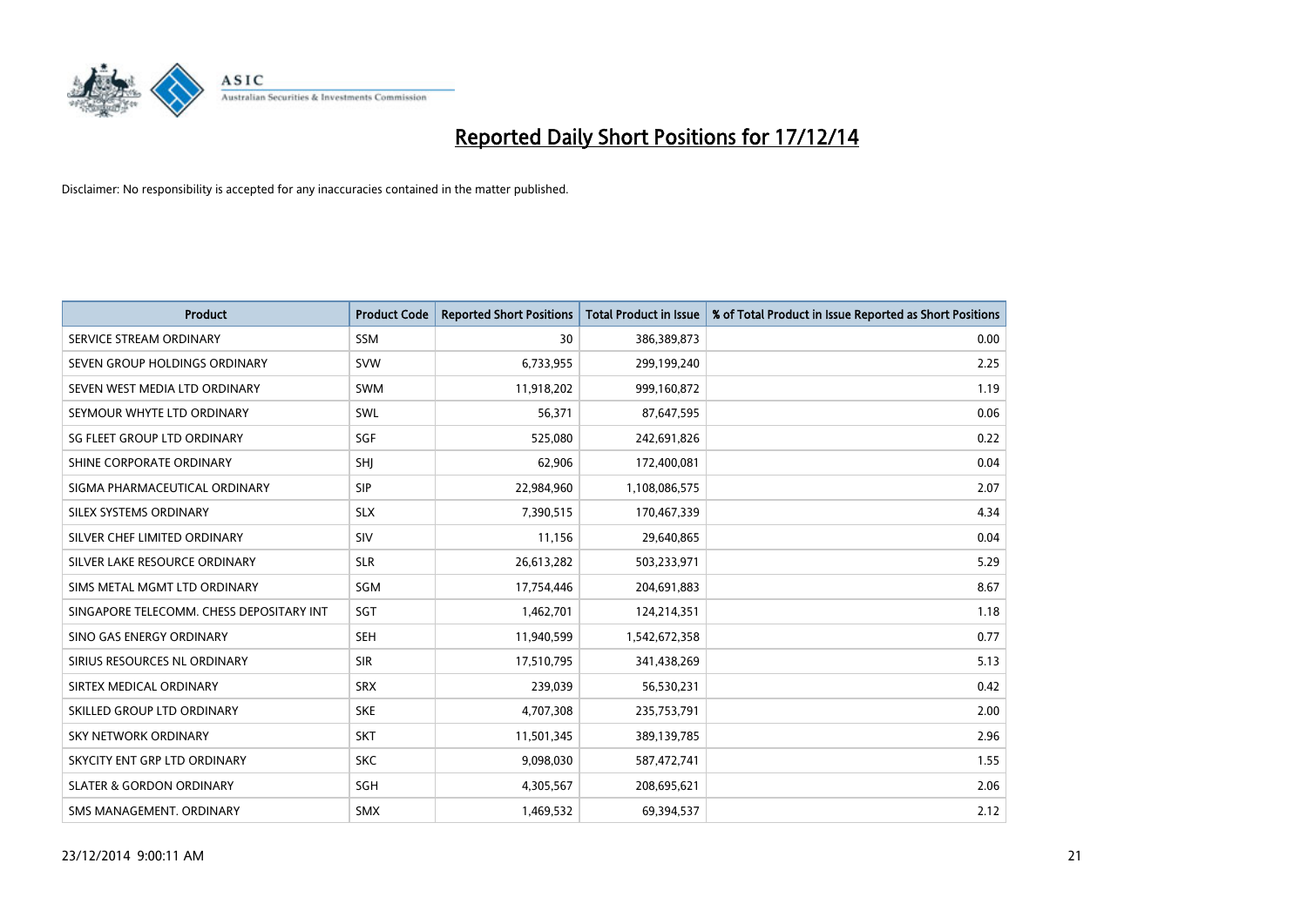

| <b>Product</b>                           | <b>Product Code</b> | <b>Reported Short Positions</b> | <b>Total Product in Issue</b> | % of Total Product in Issue Reported as Short Positions |
|------------------------------------------|---------------------|---------------------------------|-------------------------------|---------------------------------------------------------|
| SONIC HEALTHCARE ORDINARY                | <b>SHL</b>          | 2,741,749                       | 401,194,056                   | 0.68                                                    |
| SOUL PATTINSON (W.H) ORDINARY            | SOL                 | 38.804                          | 239,395,320                   | 0.02                                                    |
| SPARK INFRASTRUCTURE STAPLED US PROHIBT. | SKI                 | 22,525,235                      | 1,466,360,128                 | 1.54                                                    |
| SPARK NEW ZEALAND ORDINARY               | <b>SPK</b>          | 7,945,633                       | 1,834,775,347                 | 0.43                                                    |
| SPDR 200 FUND ETF UNITS                  | <b>STW</b>          | 1,897                           | 47,446,865                    | 0.00                                                    |
| SPECIALTY FASHION ORDINARY               | <b>SFH</b>          | 31,994                          | 192,236,121                   | 0.02                                                    |
| SPOTLESS GRP HLD LTD ORDINARY            | SPO                 | 29,500,207                      | 1,098,290,178                 | 2.69                                                    |
| ST BARBARA LIMITED ORDINARY              | SBM                 | 10,186,805                      | 495,102,525                   | 2.06                                                    |
| STARPHARMA HOLDINGS ORDINARY             | SPL                 | 9,404,933                       | 319,058,325                   | 2.95                                                    |
| STEADFAST GROUP LTD ORDINARY             | <b>SDF</b>          | 18,813,443                      | 503,352,992                   | 3.74                                                    |
| STHN CROSS MEDIA ORDINARY                | SXL                 | 41,124,553                      | 731,319,622                   | 5.62                                                    |
| STOCKLAND UNITS/ORD STAPLED              | SGP                 | 8,311,403                       | 2,348,746,744                 | 0.35                                                    |
| STRAITS RES LTD. ORDINARY                | SRQ                 | 20,212                          | 1,217,730,293                 | 0.00                                                    |
| STW COMMUNICATIONS ORDINARY              | SGN                 | 5,639,807                       | 409,699,000                   | 1.38                                                    |
| SUNCORP GROUP LTD ORDINARY               | <b>SUN</b>          | 4,707,693                       | 1,286,600,980                 | 0.37                                                    |
| SUNDANCE ENERGY ORDINARY                 | <b>SEA</b>          | 4,523,841                       | 549,207,339                   | 0.82                                                    |
| SUNDANCE RESOURCES ORDINARY              | <b>SDL</b>          | 80,492,479                      | 3,082,028,456                 | 2.61                                                    |
| SUNLAND GROUP LTD ORDINARY               | <b>SDG</b>          | 114,883                         | 181,710,087                   | 0.06                                                    |
| SUPER RET REP LTD ORDINARY               | <b>SUL</b>          | 18,713,845                      | 197,030,571                   | 9.50                                                    |
| <b>SWICK MINING ORDINARY</b>             | <b>SWK</b>          | 50,000                          | 217,643,703                   | 0.02                                                    |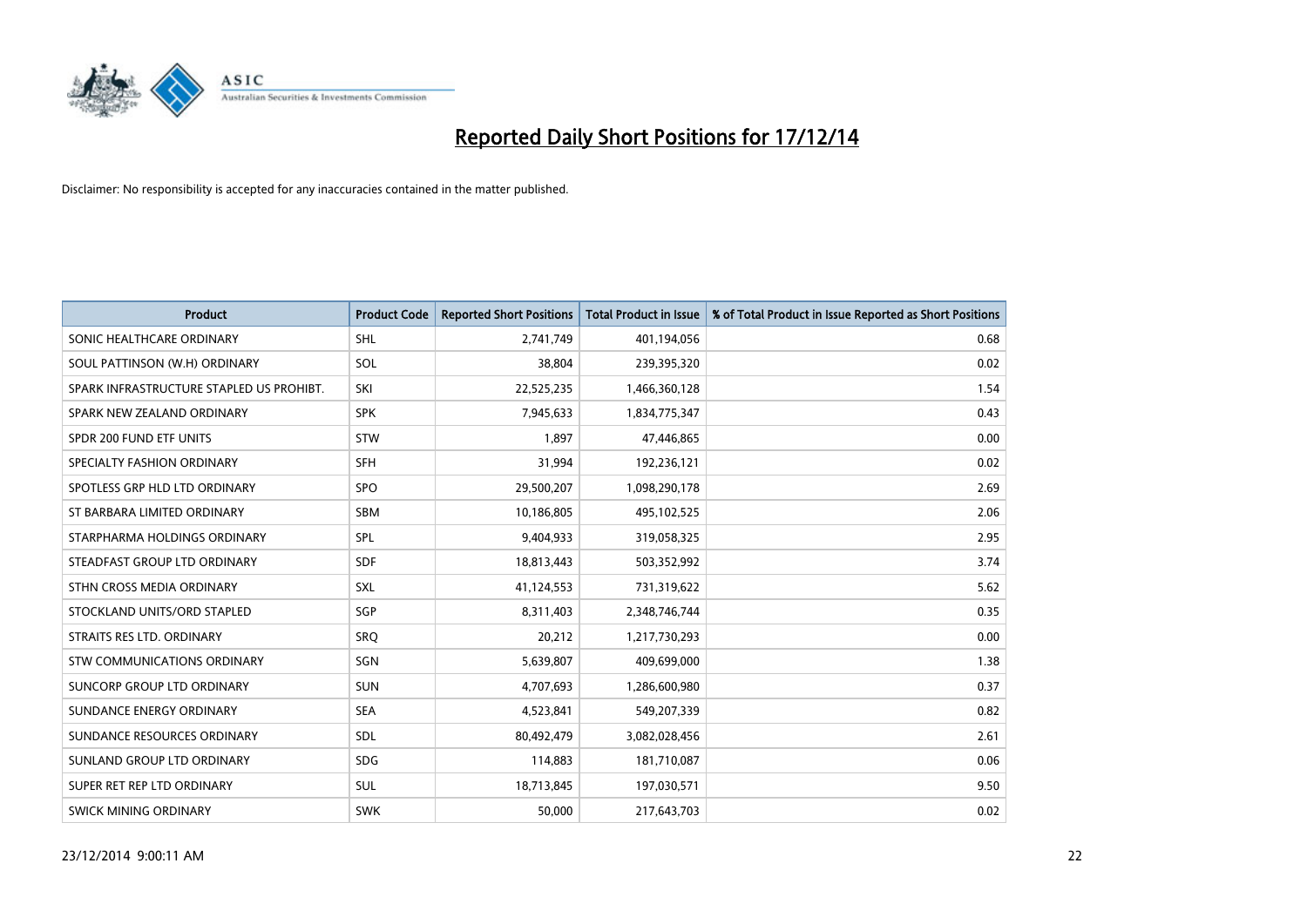

| <b>Product</b>                       | <b>Product Code</b> | <b>Reported Short Positions</b> | <b>Total Product in Issue</b> | % of Total Product in Issue Reported as Short Positions |
|--------------------------------------|---------------------|---------------------------------|-------------------------------|---------------------------------------------------------|
| SYD AIRPORT STAPLED US PROHIBIT.     | <b>SYD</b>          | 35,859,346                      | 2,216,216,041                 | 1.62                                                    |
| SYRAH RESOURCES ORDINARY             | <b>SYR</b>          | 5,732,291                       | 164,135,076                   | 3.49                                                    |
| <b>TABCORP HOLDINGS LTD ORDINARY</b> | <b>TAH</b>          | 14,153,984                      | 765,652,364                   | 1.85                                                    |
| TAP OIL LIMITED ORDINARY             | <b>TAP</b>          | 111,107                         | 243,186,639                   | 0.05                                                    |
| TASSAL GROUP LIMITED ORDINARY        | <b>TGR</b>          | 126,069                         | 146,897,115                   | 0.09                                                    |
| TATTS GROUP LTD ORDINARY             | <b>TTS</b>          | 29,510,510                      | 1,445,759,948                 | 2.04                                                    |
| <b>TECHNOLOGY ONE ORDINARY</b>       | <b>TNE</b>          | 3,578,954                       | 309,074,455                   | 1.16                                                    |
| TELSTRA CORPORATION, ORDINARY        | <b>TLS</b>          | 44,852,860                      | 12,225,655,836                | 0.37                                                    |
| TEN NETWORK HOLDINGS ORDINARY        | <b>TEN</b>          | 138,852,529                     | 2,630,984,596                 | 5.28                                                    |
| TERANGA GOLD CORP CDI 1:1            | <b>TGZ</b>          | 183,681                         | 73,048,329                    | 0.25                                                    |
| TFS CORPORATION LTD ORDINARY         | <b>TFC</b>          | 9,733,941                       | 326,983,445                   | 2.98                                                    |
| THE PAS GROUP LTD ORDINARY           | <b>PGR</b>          | 51,801                          | 136,690,860                   | 0.04                                                    |
| THE REJECT SHOP ORDINARY             | <b>TRS</b>          | 2,232,334                       | 28,844,648                    | 7.74                                                    |
| THINK CHILDCARE EDU ORDINARY         | <b>TNK</b>          | 467,488                         | 39,600,000                    | 1.18                                                    |
| THORN GROUP LIMITED ORDINARY         | <b>TGA</b>          | 411,559                         | 150,634,985                   | 0.27                                                    |
| TIGER RESOURCES ORDINARY             | <b>TGS</b>          | 6,908,725                       | 1,143,541,406                 | 0.60                                                    |
| TOLL HOLDINGS LTD ORDINARY           | <b>TOL</b>          | 26,716,865                      | 717,437,878                   | 3.72                                                    |
| TORO ENERGY LIMITED ORDINARY         | <b>TOE</b>          | 33,202                          | 1,629,839,416                 | 0.00                                                    |
| <b>TOWER LIMITED ORDINARY</b>        | <b>TWR</b>          | 1,000                           | 178,145,130                   | 0.00                                                    |
| TOX FREE SOLUTIONS ORDINARY          | <b>TOX</b>          | 2,264,719                       | 133,752,359                   | 1.69                                                    |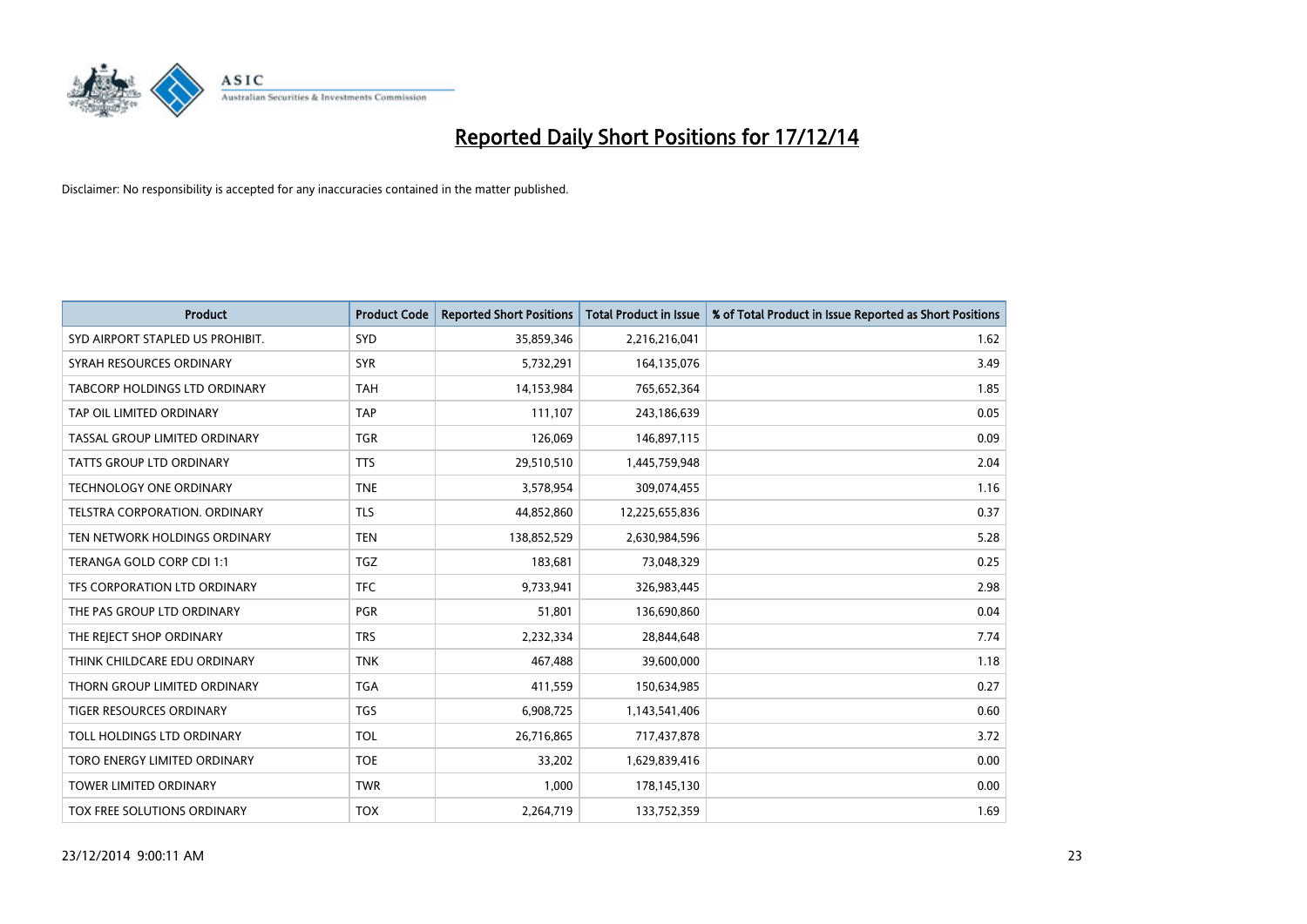

| <b>Product</b>                       | <b>Product Code</b> | <b>Reported Short Positions</b> | <b>Total Product in Issue</b> | % of Total Product in Issue Reported as Short Positions |
|--------------------------------------|---------------------|---------------------------------|-------------------------------|---------------------------------------------------------|
| TPG TELECOM LIMITED ORDINARY         | <b>TPM</b>          | 12,200,647                      | 793,808,141                   | 1.54                                                    |
| TRADE ME GROUP ORDINARY              | <b>TME</b>          | 5,137,568                       | 396,830,595                   | 1.29                                                    |
| <b>TRANSFIELD SERVICES ORDINARY</b>  | <b>TSE</b>          | 5,456,948                       | 512,457,716                   | 1.06                                                    |
| TRANSPACIFIC INDUST. ORDINARY        | <b>TPI</b>          | 41,692,113                      | 1,579,648,778                 | 2.64                                                    |
| TRANSURBAN GROUP TRIPLE STAPLED SEC. | <b>TCL</b>          | 22,328,129                      | 1,906,390,878                 | 1.17                                                    |
| <b>TREASURY GROUP ORDINARY</b>       | <b>TRG</b>          | 198,001                         | 23,697,498                    | 0.84                                                    |
| TREASURY WINE ESTATE ORDINARY        | <b>TWE</b>          | 12,255,381                      | 651,261,403                   | 1.88                                                    |
| TROY RESOURCES LTD ORDINARY          | <b>TRY</b>          | 6,289,146                       | 195,265,161                   | 3.22                                                    |
| <b>UGL LIMITED ORDINARY</b>          | UGL                 | 20,211,241                      | 166,511,240                   | 12.14                                                   |
| UNILIFE CORPORATION CDI 6:1          | <b>UNS</b>          | 120,000                         | 275,307,258                   | 0.04                                                    |
| UNITY MINING LTD ORDINARY            | <b>UML</b>          | 319,871                         | 1,133,122,711                 | 0.03                                                    |
| UXC LIMITED ORDINARY                 | <b>UXC</b>          | 1,784,898                       | 331,468,991                   | 0.54                                                    |
| <b>VEDA GROUP LTD ORDINARY</b>       | <b>VED</b>          | 12,722,446                      | 842,055,406                   | 1.51                                                    |
| <b>VENTURE MINERALS ORDINARY</b>     | <b>VMS</b>          | 238,000                         | 287,320,170                   | 0.08                                                    |
| <b>VILLAGE ROADSHOW LTD ORDINARY</b> | <b>VRL</b>          | 1,173,573                       | 159,515,151                   | 0.74                                                    |
| VIRGIN AUS HLDG LTD ORDINARY         | <b>VAH</b>          | 42,383,405                      | 3,524,912,131                 | 1.20                                                    |
| VIRTUS HEALTH LTD ORDINARY           | <b>VRT</b>          | 5,624,791                       | 79,885,938                    | 7.04                                                    |
| VISION EYE INSTITUTE ORDINARY        | <b>VEI</b>          | 1,586,666                       | 178,873,554                   | 0.89                                                    |
| VNGD EMERGING MKTS ETF UNITS         | <b>VGE</b>          | 862                             | 440,244                       | 0.20                                                    |
| <b>VOCATION LTD ORDINARY</b>         | <b>VET</b>          | 9,725,807                       | 230,000,000                   | 4.23                                                    |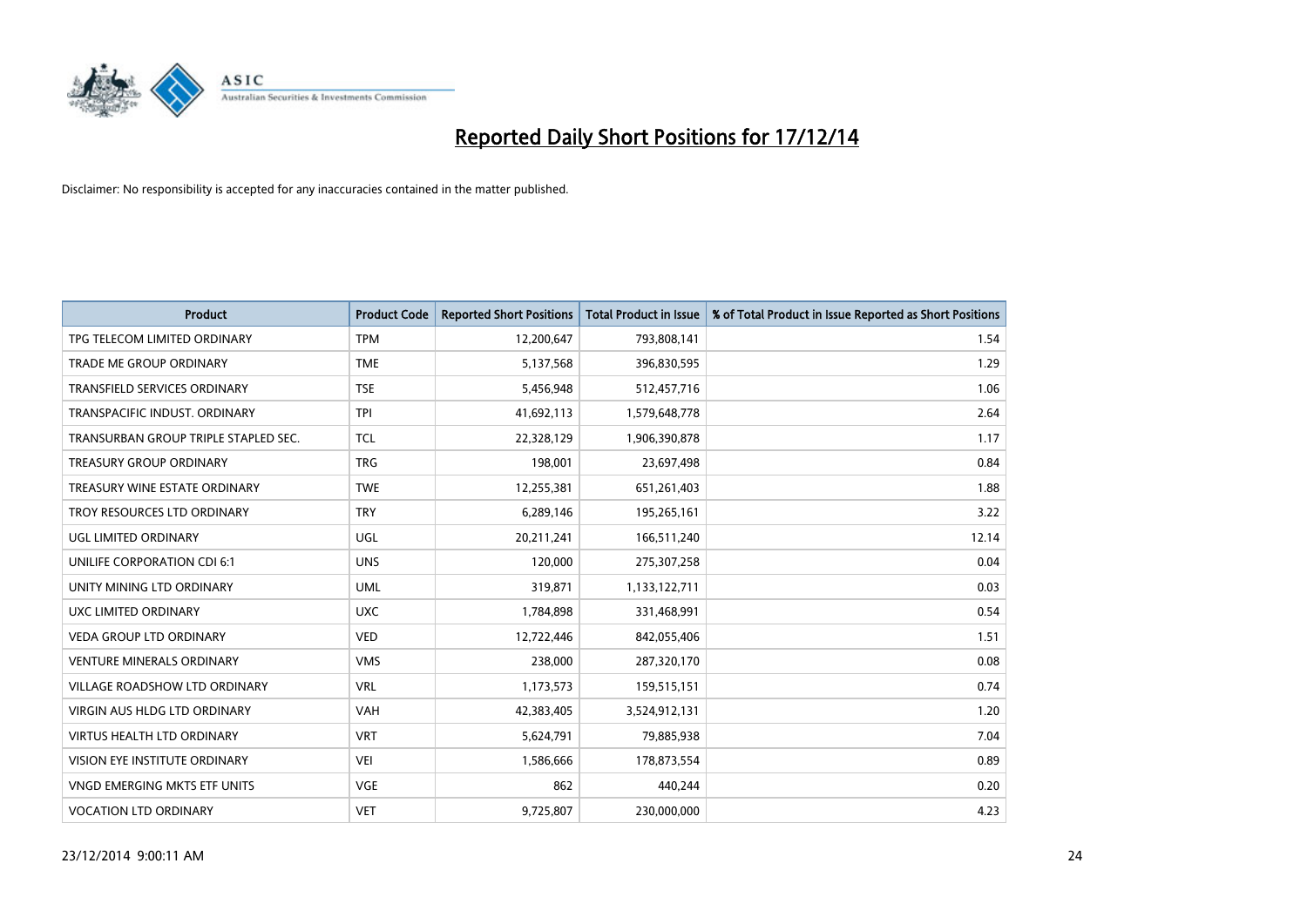

| <b>Product</b>                         | <b>Product Code</b> | <b>Reported Short Positions</b> | <b>Total Product in Issue</b> | % of Total Product in Issue Reported as Short Positions |
|----------------------------------------|---------------------|---------------------------------|-------------------------------|---------------------------------------------------------|
| <b>VOCUS COMMS LTD ORDINARY</b>        | <b>VOC</b>          | 740,083                         | 104,824,684                   | 0.71                                                    |
| WAM CAPITAL LIMITED ORDINARY           | <b>WAM</b>          | 171                             | 345,405,201                   | 0.00                                                    |
| WARRNAMBOOL CHEESE ORDINARY            | <b>WCB</b>          | 19                              | 56,098,797                    | 0.00                                                    |
| <b>WATPAC LIMITED ORDINARY</b>         | <b>WTP</b>          | 2,220,141                       | 189,258,397                   | 1.17                                                    |
| <b>WDS LIMITED ORDINARY</b>            | <b>WDS</b>          | 622,081                         | 144,740,614                   | 0.43                                                    |
| WEBIET LIMITED ORDINARY                | <b>WEB</b>          | 1,432,301                       | 79,397,959                    | 1.80                                                    |
| WESFARMERS LIMITED DEFERRED SETTLEMENT | WESDD               | 117                             | 1,123,496,295                 | 0.00                                                    |
| <b>WESFARMERS LIMITED ORDINARY</b>     | <b>WES</b>          | 6,193,123                       | 1,123,752,517                 | 0.55                                                    |
| <b>WESTERN AREAS LTD ORDINARY</b>      | <b>WSA</b>          | 17,786,039                      | 232,580,131                   | 7.65                                                    |
| WESTERN DESERT RES. ORDINARY           | <b>WDR</b>          | 2,490,070                       | 620,049,919                   | 0.40                                                    |
| WESTERN DESERT RES. RIGHTS 31-MAR-14   | <b>WDRR</b>         | 17,835                          | 120,009,662                   | 0.01                                                    |
| <b>WESTFIELD CORP STAPLED</b>          | <b>WFD</b>          | 5,602,896                       | 2,078,089,686                 | 0.27                                                    |
| WESTFIELD GROUP ORD/UNIT STAPLED SEC   | <b>WDC</b>          | 945,234                         | 2,078,089,686                 | 0.05                                                    |
| <b>WESTPAC BANKING CORP ORDINARY</b>   | <b>WBC</b>          | 34,101,780                      | 3,109,048,309                 | 1.10                                                    |
| WHITE ENERGY COMPANY ORDINARY          | <b>WEC</b>          | 31,950                          | 328,374,494                   | 0.01                                                    |
| <b>WHITEHAVEN COAL ORDINARY</b>        | <b>WHC</b>          | 93,778,075                      | 1,025,760,027                 | 9.14                                                    |
| WIDE BAY AUST LTD ORDINARY             | <b>WBB</b>          | 1,201                           | 36,796,608                    | 0.00                                                    |
| WOODSIDE PETROLEUM ORDINARY            | <b>WPL</b>          | 9,169,946                       | 823,910,657                   | 1.11                                                    |
| WOOLWORTHS LIMITED ORDINARY            | <b>WOW</b>          | 39,581,481                      | 1,263,064,667                 | 3.13                                                    |
| WORLEYPARSONS LTD ORDINARY             | <b>WOR</b>          | 5,857,047                       | 244,265,551                   | 2.40                                                    |